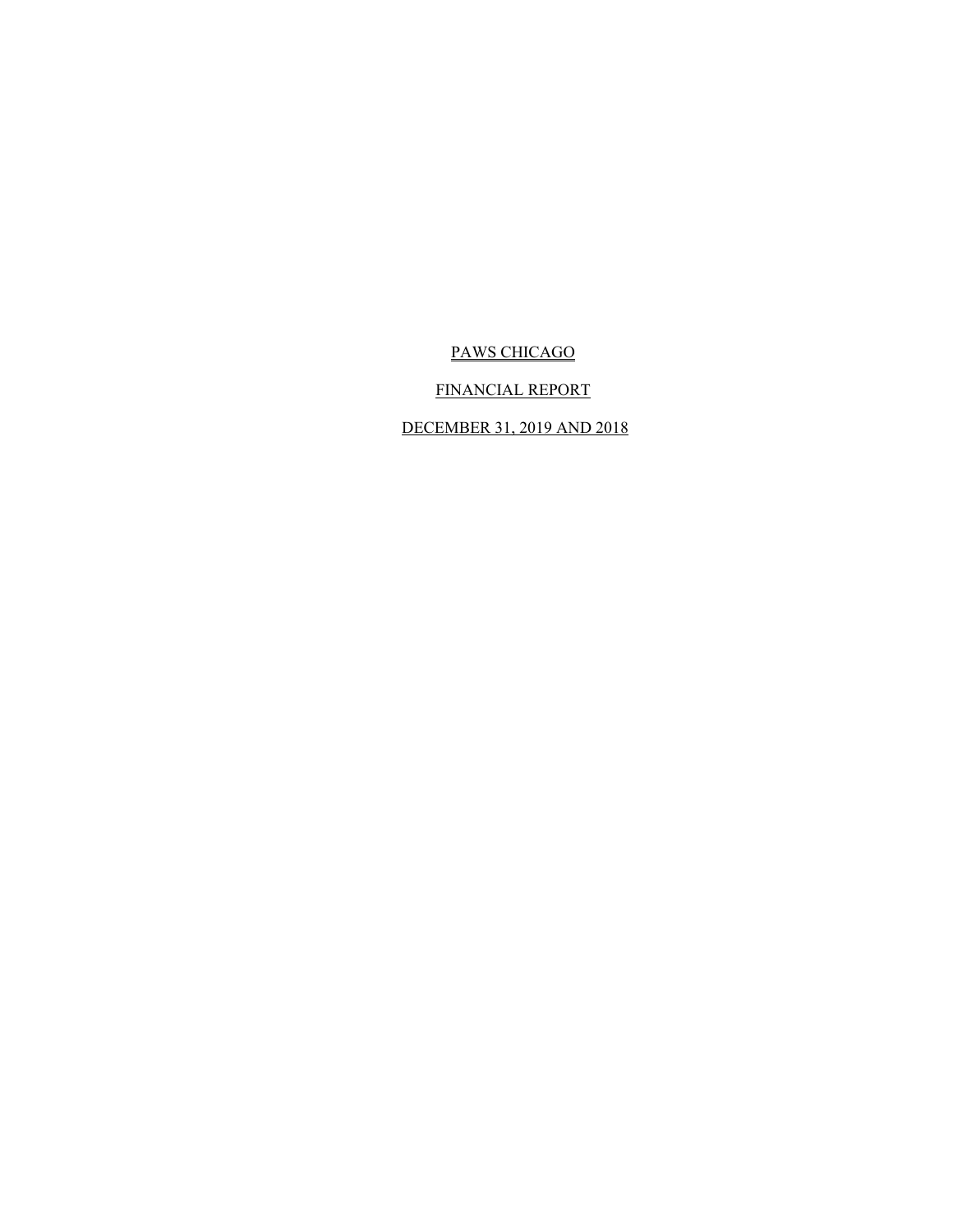

O'HARE PLAZA 8745 WEST HIGGINS ROAD **SUITE 200** CHICAGO. ILLINOIS 60631

TEL: (312) 263-2700 FAX: (312) 263-6935 WWW.BK-CPA.COM

## INDEPENDENT AUDITOR'S REPORT

To the Board of Directors PAWS Chicago Chicago, Illinois

We have audited the accompanying financial statements of PAWS Chicago, which comprise the statements of financial position as of December 31, 2019 and 2018, and the related statements of activities, functional expenses, and cash flows for the years then ended, and the related notes to the financial statements.

## **Management's Responsibility for the Financial Statements**

Management is responsible for the preparation and fair presentation of these financial statements in accordance with accounting principles generally accepted in the United States of America; this includes the design, implementation, and maintenance of internal control relevant to the preparation and fair presentation of financial statements that are free from material misstatement, whether due to fraud or error.

## **Auditor's Responsibility**

Our responsibility is to express an opinion on these financial statements based on our audits. We conducted our audits in accordance with auditing standards generally accepted in the United States of America. Those standards require that we plan and perform the audit to obtain reasonable assurance about whether the financial statements are free from material misstatement.

An audit involves performing procedures to obtain audit evidence about the amounts and disclosures in the financial statements. The procedures selected depend on the auditor's judgment, including the assessment of the risks of material misstatement of the financial statements, whether due to fraud or error. In making those risk assessments, the auditor considers internal control relevant to the entity's preparation and fair presentation of the financial statements in order to design audit procedures that are appropriate in the circumstances, but not for the purpose of expressing an opinion on the effectiveness of the entity's internal control. Accordingly, we express no such opinion. An audit also includes evaluating the appropriateness of the accounting policies used and the reasonableness of significant accounting estimates made by management, as well as evaluating the overall presentation of the financial statements.

We believe that the audit evidence we have obtained is sufficient and appropriate to provide a basis for our audit opinion.

### **Opinion**

In our opinion, the financial statements referred to above present fairly, in all material respects, the financial position of PAWS Chicago as of December 31, 2019 and 2018, and the changes in its net assets and its cash flows for the years then ended in accordance with accounting principles generally accepted in the United States of America.

Banaley and Kiener, L.L.P.<br>Certified Public Accountants

November 12, 2020

**MEMBERS: AMERICAN INSTITUTE OF CPA'S . ILLINOIS CPA SOCIETY** AN INDEPENDENT MEMBER OF THE BDO ALLIANCE USA

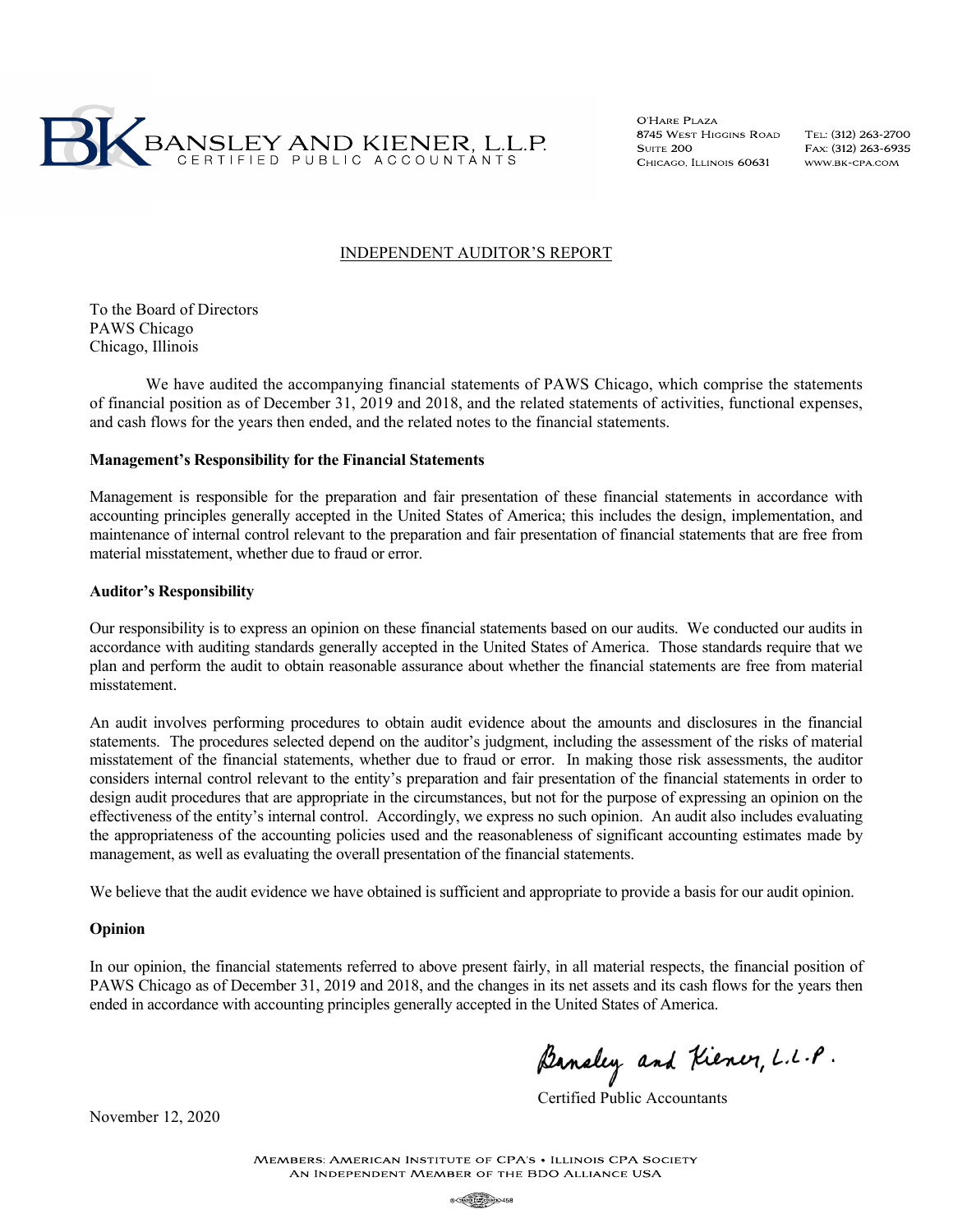# STATEMENTS OF FINANCIAL POSITION DECEMBER 31, 2019 AND 2018

| <b>ASSETS</b>                       | 2019          | 2018                    |
|-------------------------------------|---------------|-------------------------|
| Cash                                | \$            | <sup>S</sup>            |
|                                     | 2,867,789     | 3,951,166               |
| Investments, at fair value          | 51,825,040    | 40,831,633              |
| Unconditional promises to give, net | 3,846,113     | 2,147,003               |
| Accounts receivable                 | 280,581       | 381,244                 |
| Inventories                         | 82,068        | 90,615                  |
| Prepaid expenses                    | 330,639       | 334,639                 |
| Property and equipment, net         | 17,400,879    | 12,455,598              |
| Total assets                        | \$76,633,109  | \$60,191,898            |
| LIABILITIES AND NET ASSETS          |               |                         |
| Accounts payable                    | \$<br>869,045 | $\mathbb{S}$<br>330,313 |
| Accrued expenses                    | 311,908       | 300,962                 |
| Deferred revenue                    | 167,249       | 206,505                 |
| <b>Total liabilities</b>            | 1,348,202     | 837,780                 |
| Net assets                          |               |                         |
| Without donor restrictions          | 58,793,439    | 42,480,547              |
| With donor restrictions             | 16,491,468    | 16,873,571              |
| Total net assets                    | 75,284,907    | 59,354,118              |
| Total liabilities and net assets    | \$76,633,109  | \$60,191,898            |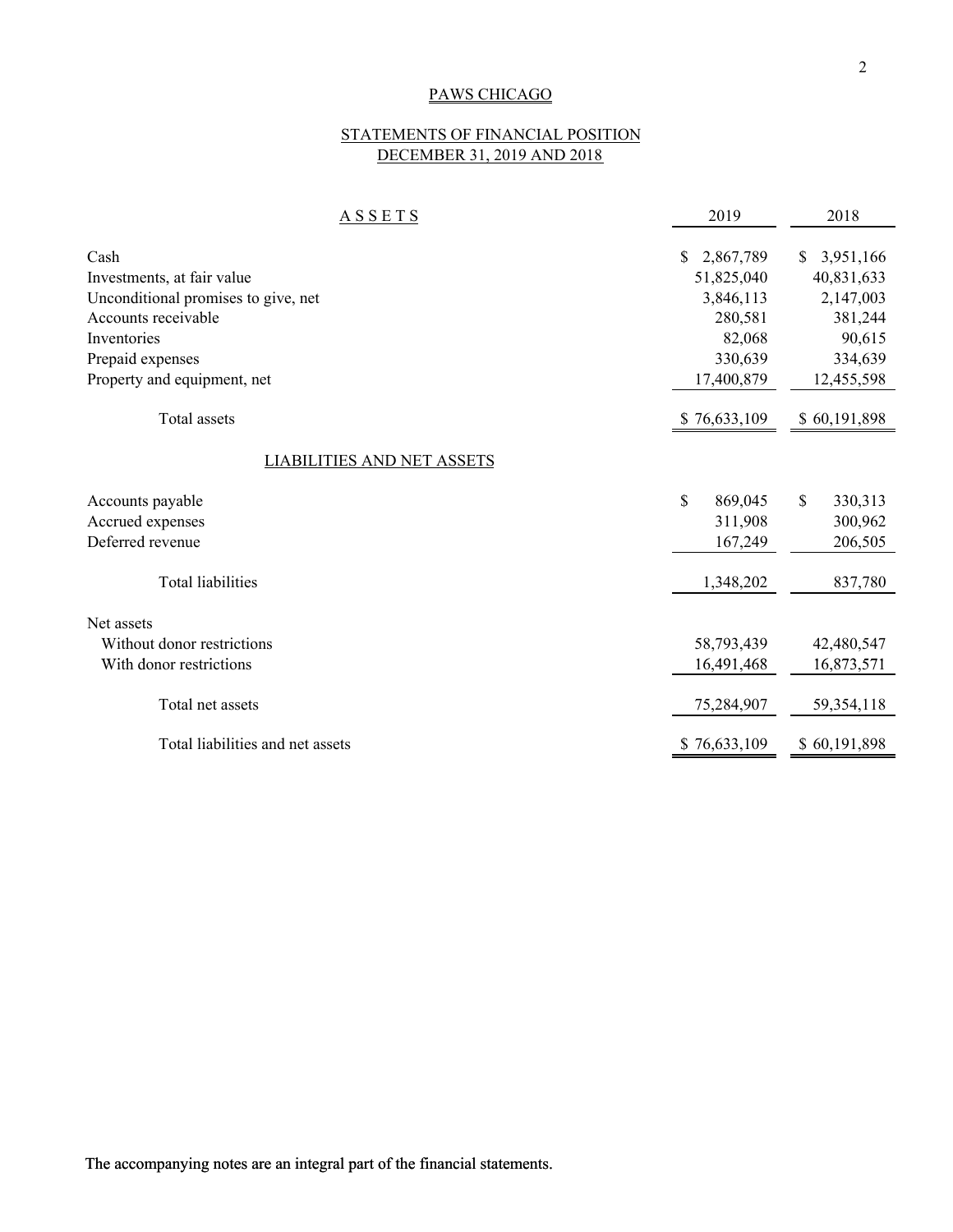## STATEMENTS OF ACTIVITIES YEARS ENDED DECEMBER 31, 2019 AND 2018

|                                       | 2019                                                  |                          |                          |                          |                                                       | 2018                     |                          |                 |                          |              |                          |                          |               |                           |
|---------------------------------------|-------------------------------------------------------|--------------------------|--------------------------|--------------------------|-------------------------------------------------------|--------------------------|--------------------------|-----------------|--------------------------|--------------|--------------------------|--------------------------|---------------|---------------------------|
|                                       | WITHOUT DONOR RESTRICTIONS<br>WITH DONOR RESTRICTIONS |                          |                          |                          | WITHOUT DONOR RESTRICTIONS<br>WITH DONOR RESTRICTIONS |                          |                          |                 |                          |              |                          |                          |               |                           |
|                                       | Board                                                 |                          |                          | Purpose<br>Perpetual     |                                                       |                          |                          | Board           |                          | Purpose      | Perpetual                |                          |               |                           |
|                                       | Operations                                            | Designated               | Total                    | Restricted               | In Nature                                             | Total                    | Total                    | Operations      | Designated               | Total        | Restricted               | In Nature                | Total         | Total                     |
| <b>REVENUE</b>                        |                                                       |                          |                          |                          |                                                       |                          |                          |                 |                          |              |                          |                          |               |                           |
| Program service fees:                 |                                                       |                          |                          |                          |                                                       |                          |                          |                 |                          |              |                          |                          |               |                           |
| Adoption centers                      | 941,605<br><sup>\$</sup>                              | - \$                     | 941,605                  | \$                       | <sup>\$</sup>                                         | -8                       | 941,605                  | \$<br>1,019,474 | -S                       | \$1,019,474  | -S                       | -S                       | <sup>\$</sup> | ,019,474<br><sup>\$</sup> |
| Admission centers                     | 460                                                   | $\overline{\phantom{a}}$ | 460                      |                          |                                                       | $\overline{\phantom{0}}$ | 460                      | 655             | $\overline{\phantom{a}}$ | 655          |                          |                          |               | 655                       |
| Spay/neuter clinic                    | 774,160                                               |                          | 774,160                  |                          |                                                       |                          | 774,160                  | 817,301         | $\overline{\phantom{a}}$ | 817,301      |                          |                          |               | 817,301                   |
| Training center                       | 178,483                                               |                          | 178,483                  | $\overline{\phantom{a}}$ |                                                       | $\sim$                   | 178,483                  | 159,704         | $\overline{a}$           | 159,704      |                          |                          | $\sim$        | 159,704                   |
| Contributions                         | 6,524,823                                             |                          | 6,524,823                | 3,578,031                | 2,018,044                                             | 5,596,075                | 12,120,898               | 7,381,102       | 609,430                  | 7,990,532    | 1,372,294                | 2,446,078                | 3,818,372     | 11,808,904                |
| Contributions - in kind               | 1,100,980                                             |                          | 1,100,980                | $\overline{\phantom{a}}$ |                                                       | $\sim$                   | 1,100,980                | 919,572         | $\sim$                   | 919,572      | $\overline{\phantom{a}}$ |                          | $\sim$        | 919,572                   |
| Investment income                     | 1,712,253                                             |                          | 1,712,253                |                          |                                                       | $\sim$                   | 1,712,253                | 1,637,804       | $\sim$                   | 1,637,804    |                          |                          | $\sim$        | 1,637,804                 |
| Net gain (loss) on investments        | 8,401,330                                             |                          | 8,401,330                |                          |                                                       | $\overline{\phantom{0}}$ | 8,401,330                | (5,417,886)     | $\sim$                   | (5,417,886)  |                          |                          |               | (5,417,886)               |
| Special events                        | 3,889,094                                             |                          | 3,889,094                |                          |                                                       |                          | 3,889,094                | 3,448,389       | $\sim$                   | 3,448,389    |                          |                          |               | 3,448,389                 |
| Other income                          | 38,230                                                |                          | 38,230                   |                          |                                                       |                          | 38,230                   | 104,709         |                          | 104,709      |                          |                          |               | 104,709                   |
| Net assets released from restrictions | 5,978,178                                             |                          | 5,978,178                | (5,978,178)              |                                                       | (5,978,178)              |                          | 1,268,707       |                          | 1,268,707    | (1,268,707)              |                          | (1,268,707)   |                           |
| Total revenue                         | 29,539,596                                            |                          | 29,539,596               | (2,400,147)              | 2,018,044                                             | (382, 103)               | 29,157,493               | 11,339,531      | 609,430                  | 11,948,961   | 103,587                  | 2,446,078                | 2,549,665     | 14,498,626                |
| <b>EXPENSES</b>                       |                                                       |                          |                          |                          |                                                       |                          |                          |                 |                          |              |                          |                          |               |                           |
| Program services:                     |                                                       |                          |                          |                          |                                                       |                          |                          |                 |                          |              |                          |                          |               |                           |
| Rescue and recovery center            | 4,358,138                                             |                          | 4,358,138                |                          |                                                       |                          | 4,358,138                | 4,206,093       | $\sim$                   | 4,206,093    |                          |                          |               | 4,206,093                 |
| Spay/neuter clinic                    | 1,750,248                                             | $\overline{\phantom{0}}$ | 1,750,248                |                          |                                                       | $\overline{\phantom{a}}$ | 1,750,248                | 1,703,850       | $\sim$                   | 1,703,850    |                          |                          | $\sim$        | 1,703,850                 |
| Adoption centers                      | 2,037,665                                             |                          | 2,037,665                |                          |                                                       | $\sim$                   | 2,037,665                | 2,051,669       | $\sim$                   | 2,051,669    |                          |                          | $\sim$        | 2,051,669                 |
| Community outreach                    | 625,637                                               |                          | 625,637                  |                          |                                                       |                          | 625,637                  | 566,146         | $\sim$                   | 566,146      |                          |                          |               | 566,146                   |
| Volunteer program                     | 432,989                                               |                          | 432,989                  |                          |                                                       |                          | 432,989                  | 387,048         | $\overline{\phantom{a}}$ | 387,048      |                          |                          |               | 387,048                   |
| Community development                 | 871,089                                               |                          | 871,089                  |                          |                                                       |                          | 871,089                  | 848,288         |                          | 848,288      |                          |                          |               | 848,288                   |
|                                       | 10,075,766                                            |                          | 10,075,766               |                          |                                                       |                          | 10,075,766               | 9,763,094       |                          | 9,763,094    |                          |                          |               | 9,763,094                 |
| Supporting services:                  |                                                       |                          |                          |                          |                                                       |                          |                          |                 |                          |              |                          |                          |               |                           |
| Management and general                | 801,101                                               |                          | 801,101                  |                          |                                                       |                          | 801,101                  | 804,814         | $\sim$                   | 804,814      |                          |                          |               | 804,814                   |
| Special events                        | 1,878,815                                             |                          | 1,878,815                |                          |                                                       |                          | 1,878,815                | 1,787,515       | $\sim$                   | 1,787,515    |                          |                          |               | 1,787,515                 |
| Fundraising                           | 471,022                                               |                          | 471,022                  |                          |                                                       | $-$                      | 471,022                  | 523,684         | $\sim$                   | 523,684      |                          |                          |               | 523,684                   |
|                                       | 3,150,938                                             | $\sim$                   | 3,150,938                | $\overline{\phantom{a}}$ |                                                       | $\sim$                   | 3,150,938                | 3,116,013       | $\sim$                   | 3,116,013    | $\sim$                   | $\overline{\phantom{a}}$ | $\sim$        | 3,116,013                 |
| Total expenses                        | 13,226,704                                            |                          | 13,226,704               |                          |                                                       |                          | 13,226,704               | 12,879,107      |                          | 12,879,107   |                          |                          |               | 12,879,107                |
| Change in net assets                  | 16,312,892                                            |                          | 16,312,892               | (2,400,147)              | 2,018,044                                             | (382, 103)               | 15,930,789               | (1,539,576)     | 609,430                  | (930, 146)   | 103,587                  | 2,446,078                | 2,549,665     | 1,619,519                 |
| Net assets at beginning of year       | 12,784,402                                            | 29,696,145               | 42,480,547               | 8,493,197                | 8,380,374                                             | 16,873,571               | 59,354,118               | 16,323,978      | 27,086,715               | 43,410,693   | 8,389,610                | 5,934,296                | 14,323,906    | 57,734,599                |
| Designation of net assets             | (1,715,829)                                           | 1,715,829                | $\overline{\phantom{a}}$ |                          |                                                       |                          | $\overline{\phantom{a}}$ | (2,000,000)     | 2,000,000                |              |                          |                          |               |                           |
| Net assets at end of year             | \$27,381,465                                          | \$ 31,411,974            | \$58,793,439             | \$ 6,093,050             | \$10,398,418                                          | \$16,491,468             | \$75,284,907             | \$12,784,402    | \$29,696,145             | \$42,480,547 | \$ 8,493,197             | \$ 8,380,374             | \$16,873,571  | \$59,354,118              |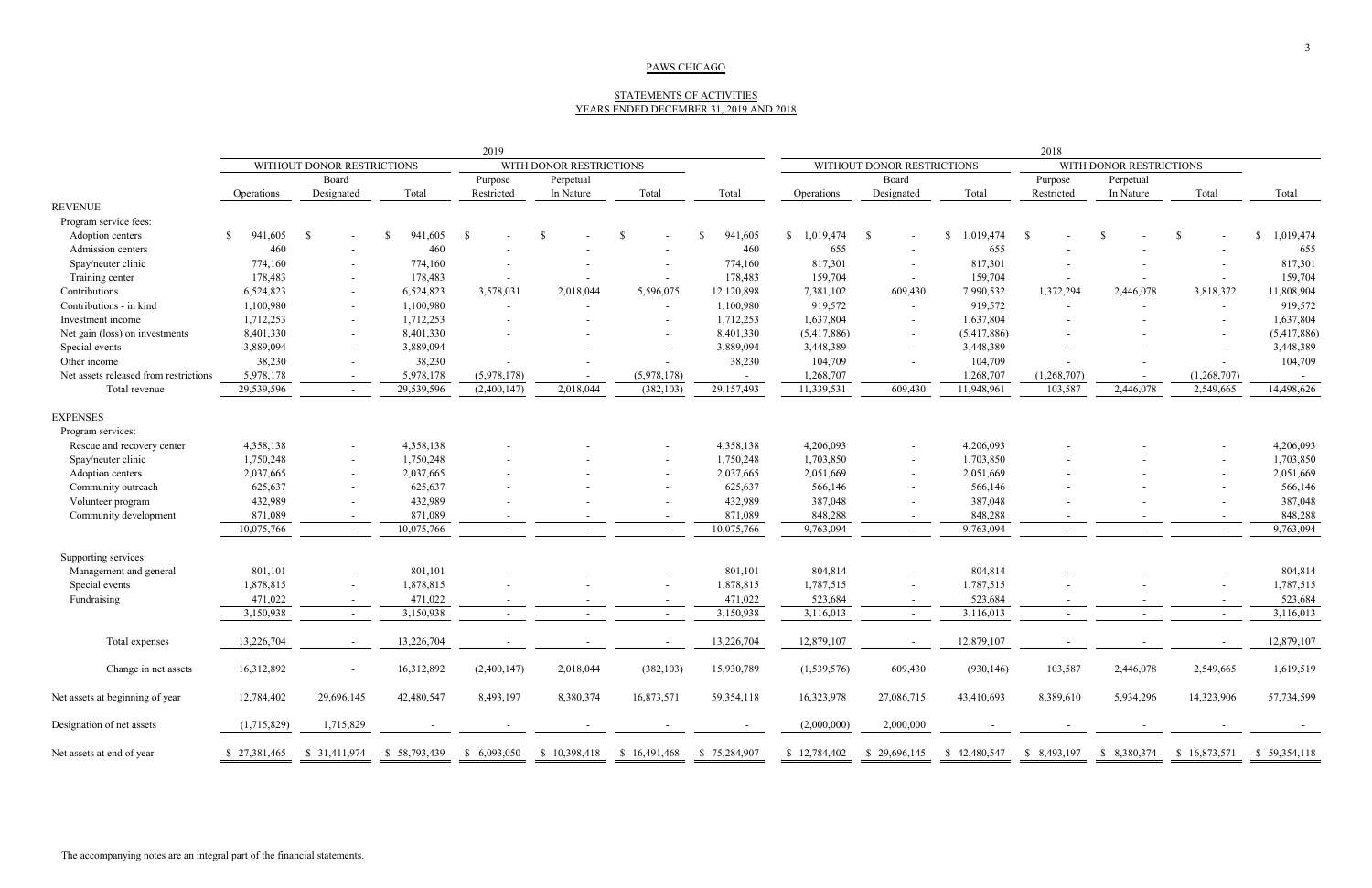## STATEMENT OF FUNCTIONAL EXPENSES YEAR ENDED DECEMBER 31, 2019

#### PAWS CHICAGO

|                          |                                                |                       |                           |                          |                          | YEAR ENDED DECEMBER 31, 2019 |                           |                           |                   |                         |                              |                 |
|--------------------------|------------------------------------------------|-----------------------|---------------------------|--------------------------|--------------------------|------------------------------|---------------------------|---------------------------|-------------------|-------------------------|------------------------------|-----------------|
|                          | Program Services<br><b>Supporting Services</b> |                       |                           |                          |                          |                              |                           |                           |                   |                         |                              |                 |
|                          | Rescue<br>and Recovery                         | Spay/Neuter<br>Clinic | Adoption<br>Centers       | Community<br>Outreach    | Volunteer<br>Program     | Community<br>Development     | Total Program<br>Services | Management<br>And General | Special<br>Events | Fund<br>Raising         | Total Supporting<br>Services | Total           |
| <b>EXPENSES</b>          |                                                |                       |                           |                          |                          |                              |                           |                           |                   |                         |                              |                 |
| Compensation             | 2,231,568<br><sup>\$</sup>                     | 1,007,948             | 924,793<br><sup>\$</sup>  | 356,990<br>-8            | 274,886                  | 456,894                      | 5,253,079                 | 354,537                   | 272,930           | 79,644<br><sup>\$</sup> | 707,111<br>$\mathcal{S}$     | 5,960,190<br>S. |
| Benefits and taxes       | 317,220                                        | 152,229               | 140,694                   | 45,204                   | 40,371                   | 65,172                       | 760,890                   | 66,548                    | 37,532            | 9,399                   | 113,479                      | 874,369         |
| Animal care supplies     | 560,931                                        | 15,555                | 560                       | 1,101                    |                          |                              | 578,147                   |                           |                   |                         |                              | 578,147         |
| Medical supplies         | 544,444                                        | 191,157               | 769                       | 99,404                   |                          |                              | 835,774                   |                           |                   |                         |                              | 835,774         |
| Merchandise cost         |                                                |                       | $\overline{\phantom{a}}$  | $\overline{\phantom{a}}$ | $\overline{\phantom{a}}$ | 12,575                       | 12,575                    | 14,656                    | 83,801            |                         | 98,457                       | 111,032         |
| Professional fees        | 172,056                                        | 58,472                | 113,678                   | 10,721                   | 28,276                   | 133,301                      | 516,504                   | 126,635                   | 123,497           | 211,348                 | 461,480                      | 977,984         |
| Office supplies          | 116,904                                        | 23,360                | 61,887                    | 10,624                   | 28,183                   | 13,940                       | 254,898                   | 105,607                   | 156,139           | 4,261                   | 266,007                      | 520,905         |
| Advertising              | 6,692                                          | 3,346                 | 16,901                    | 115                      | 100                      | 22,950                       | 50,104                    |                           | 11,136            | 2,644                   | 13,780                       | 63,884          |
| Event catering and food  |                                                |                       | 56                        | 223                      | 7,644                    | 12,929                       | 20,852                    |                           | 921,934           | 1,622                   | 923,556                      | 944,408         |
| Dues and subscriptions   | 2,979                                          | 1,649                 | 815                       | 6                        | 229                      | 100                          | 5,778                     | 1,256                     | 110               | 77                      | 1,443                        | 7,221           |
| Conferences and seminars | 3,237                                          | 2,883                 | 589                       | 464                      | 206                      | 206                          | 7,585                     | 294                       | 177               | 119                     | 590                          | 8,175           |
| Depreciation             | 62,758                                         | 131,269               | 295,352                   | 27,633                   | 8,311                    | 21,719                       | 547,042                   | 32,696                    | 20,212            | 2,438                   | 55,346                       | 602,388         |
| Insurance expense        | 25,048                                         | 11,071                | 10,508                    | 7,889                    | 5,286                    | 5,685                        | 65,487                    | 6,504                     | 5,722             | 2,921                   | 15,147                       | 80,634          |
| Technology expense       | 104,757                                        | 37,834                | 106,143                   | 15,912                   | 10,163                   | 7,742                        | 282,551                   | 60,783                    | 19,543            | 25,065                  | 105,391                      | 387,942         |
| Printing and production  | 41,831                                         | 27,643                | 36,152                    | 1,431                    | 1,609                    | 61,814                       | 170,480                   | 7,923                     | 31,527            | 97,240                  | 136,690                      | 307,170         |
| Postage                  | 36,663                                         | 17,456                | 26,449                    | 1,271                    | 2,563                    | 36,704                       | 121,106                   | 4,969                     | 13,874            | 28,642                  | 47,485                       | 168,591         |
| Repairs and maintenance  | 44,384                                         | 26,819                | 73,049                    | 6,087                    | 3,474                    | 6,306                        | 160,119                   | 3,636                     | 5,673             | 576                     | 9,885                        | 170,004         |
| Telephone and internet   | 35,169                                         | 15,121                | 50,127                    | 8,754                    | 3,404                    | 3,360                        | 115,935                   | 4,132                     | 5,493             | 408                     | 10,033                       | 125,968         |
| Travel, meals and auto   | 22,007                                         | 4,645                 | 4,566                     | 17,100                   | 15,469                   | 5,423                        | 69,210                    | 5,199                     | 4,944             | 3,787                   | 13,930                       | 83,140          |
| Occupancy                | 28,913                                         | 21,222                | 113,565                   | 4,899                    | 2,527                    | 3,979                        | 175,105                   | 4,817                     | 13,434            | 831                     | 19,082                       | 194,187         |
| Training reimbursement   | $\overline{\phantom{a}}$                       |                       | 53,800                    |                          |                          |                              | 53,800                    |                           |                   |                         |                              | 53,800          |
| Rental fees              | 577                                            | 569                   | 7,212                     | 9,809                    | 288                      | 290                          | 18,745                    | 909                       | 151,137           |                         | 152,046                      | 170,791         |
| Total expenses           | 4,358,138<br><sup>\$</sup>                     | 1,750,248<br>-S       | 2,037,665<br>$\mathbb{S}$ | 625,637<br>-S            | 432,989<br>-S            | 871,089                      | 10,075,766                | 801,101                   | \$1,878,815       | $\mathbb{S}$<br>471,022 | 3,150,938                    | \$13,226,704    |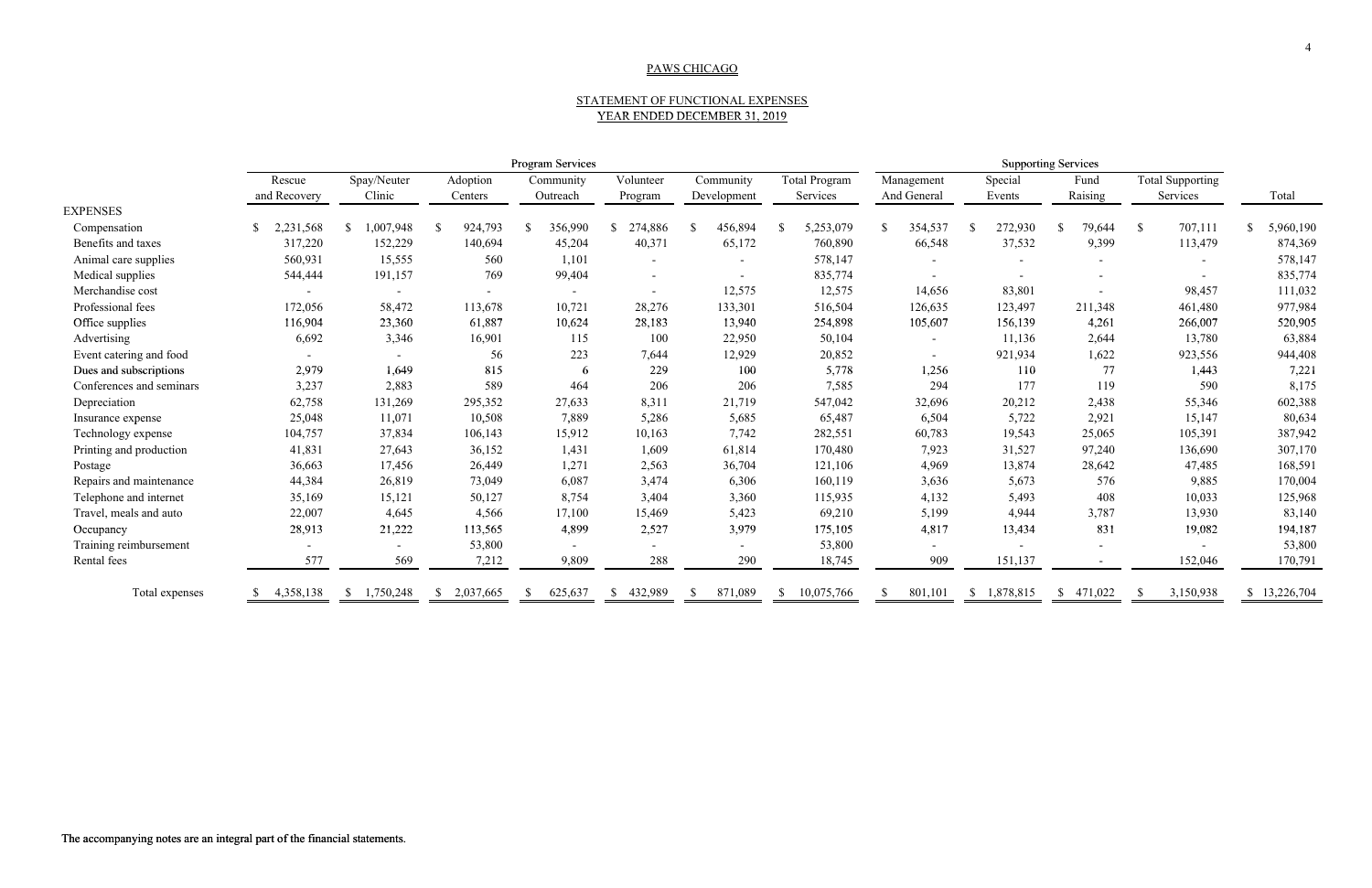## STATEMENT OF FUNCTIONAL EXPENSES YEAR ENDED DECEMBER 31, 2018

|                          | Program Services |               |                         |                 |                |                |                           | <b>Supporting Services</b> |                           |           |                         |              |
|--------------------------|------------------|---------------|-------------------------|-----------------|----------------|----------------|---------------------------|----------------------------|---------------------------|-----------|-------------------------|--------------|
|                          | Rescue           | Spay/Neuter   | Adoption                | Community       | Volunteer      | Community      | Total Program             | Management                 | Special                   | Fund      | <b>Total Supporting</b> |              |
|                          | and Recovery     | Clinic        | Centers                 | Outreach        | Program        | Development    | Services                  | And General                | Events                    | Raising   | Services                | Total        |
| <b>EXPENSES</b>          |                  |               |                         |                 |                |                |                           |                            |                           |           |                         |              |
| Compensation             | 2,082,847        | 851,729<br>-S | 848,095<br><sup>S</sup> | \$341,369       | \$245,854      | 376,694<br>-S  | 4,746,588<br><sup>S</sup> | 366,571<br>$\mathbb{S}$    | 214,670<br>-S             | \$52,886  | 634,127<br>$\mathbb{S}$ | \$5,380,715  |
| Benefits and taxes       | 285,380          | 157,830       | 124,972                 | 41,427          | 43,737         | 55,651         | 708,997                   | 56,142                     | 30,228                    | 7,752     | 94,122                  | 803,119      |
| Animal care supplies     | 561,388          | 18,462        | 3,058                   | 3,018           | 48             | 320            | 586,294                   |                            | 160                       |           | 160                     | 586,454      |
| Medical supplies         | 552,619          | 230,275       | 660                     | 96,913          |                |                | 880,467                   |                            |                           |           |                         | 880,467      |
| Merchandise cost         |                  |               |                         |                 | 656            | 16,605         | 17,261                    |                            | 108,826                   | 87        | 108,913                 | 126,174      |
| Professional fees        | 136,980          | 67,015        | 78,178                  | 6,826           | 24,301         | 124,148        | 437,448                   | 204,062                    | 84,413                    | 195,427   | 483,902                 | 921,350      |
| Office supplies          | 119,565          | 35,044        | 57,635                  | 8,716           | 24,068         | 14,825         | 259,853                   | 25,162                     | 228,092                   | 1,125     | 254,379                 | 514,232      |
| Advertising              |                  |               | 3,940                   | $\sim$          | $\sim$         | 1,750          | 5,690                     | $\sim$                     | 1,832                     | 1,750     | 3,582                   | 9,272        |
| Event catering and food  |                  |               |                         |                 | 7,496          | 769            | 8,265                     | 566                        | 725,497                   | 7,754     | 733,817                 | 742,082      |
| Bad debt expense         |                  | $\sim$        | 150,346                 |                 |                | $\blacksquare$ | 150,346                   | $\sim$                     | $\sim$                    | 15,000    | 15,000                  | 165,346      |
| Dues and subscriptions   | 1,911            | 1,332         | 793                     | $7\phantom{.0}$ | $\blacksquare$ | 126            | 4,169                     | 1,503                      | 31                        | 627       | 2,161                   | 6,330        |
| Conferences and seminars | 4,100            | 3,469         | 124                     | 316             |                | 34             | 8,043                     | 11                         | $\sim$                    |           | 11                      | 8,054        |
| Depreciation             | 53,107           | 131,758       | 291,325                 | 12,391          | 5,278          | 24,763         | 518,622                   | 38,754                     | 23,460                    | 2,607     | 64,821                  | 583,443      |
| Insurance expense        | 12,572           | 2,343         | 5,650                   | 7,041           | 2,428          | 6,211          | 36,245                    | 9,445                      | 6,332                     | 667       | 16,444                  | 52,689       |
| Technology expense       | 92,678           | 33,488        | 100,823                 | 11,320          | 11,936         | 8,885          | 259,130                   | 76,373                     | 19,660                    | 3,462     | 99,495                  | 358,625      |
| Printing and production  | 81,156           | 57,179        | 38,583                  | 1,832           | 754            | 146,424        | 325,928                   | 2,067                      | 27,569                    | 151,705   | 181,341                 | 507,269      |
| Postage                  | 66,494           | 46,563        | 38,320                  | 1,800           | 522            | 56,970         | 210,669                   | 4,236                      | 25,836                    | 78,919    | 108,991                 | 319,660      |
| Repairs and maintenance  | 62,548           | 28,429        | 70,514                  | 8,230           | 3,288          | 3,853          | 176,862                   | 6,488                      | 3,698                     | 1,485     | 11,671                  | 188,533      |
| Telephone and internet   | 28,938           | 8,161         | 57,223                  | 4,354           | 320            | $\sim$         | 98,996                    | 7,374                      | 3,439                     |           | 10,813                  | 109,809      |
| Travel, meals and auto   | 24,873           | 1,777         | 3,779                   | 10,981          | 14,021         | 5,912          | 61,343                    | 1,751                      | 3,370                     | 1,686     | 6,807                   | 68,150       |
| Occupancy                | 38,883           | 28,978        | 114,718                 | 5,902           | 2,199          | 4,120          | 194,800                   | 4,165                      | 13,600                    | 735       | 18,500                  | 213,300      |
| Training reimbursement   |                  |               | 58,500                  |                 | $\blacksquare$ |                | 58,500                    | $\blacksquare$             |                           |           |                         | 58,500       |
| Rental fees              | 54               | 18            | 4,433                   | 3,703           | 142            | 228            | 8,578                     | 144                        | 266,802                   | 10        | 266,956                 | 275,534      |
| Total expenses           | 4,206,093        | \$1,703,850   | \$2,051,669             | \$566,146       | \$387,048      | 848,288        | 9,763,094<br><sup>S</sup> | 804,814<br><sup>\$</sup>   | 1,787,515<br>$\mathbb{S}$ | \$523,684 | 3,116,013               | \$12,879,107 |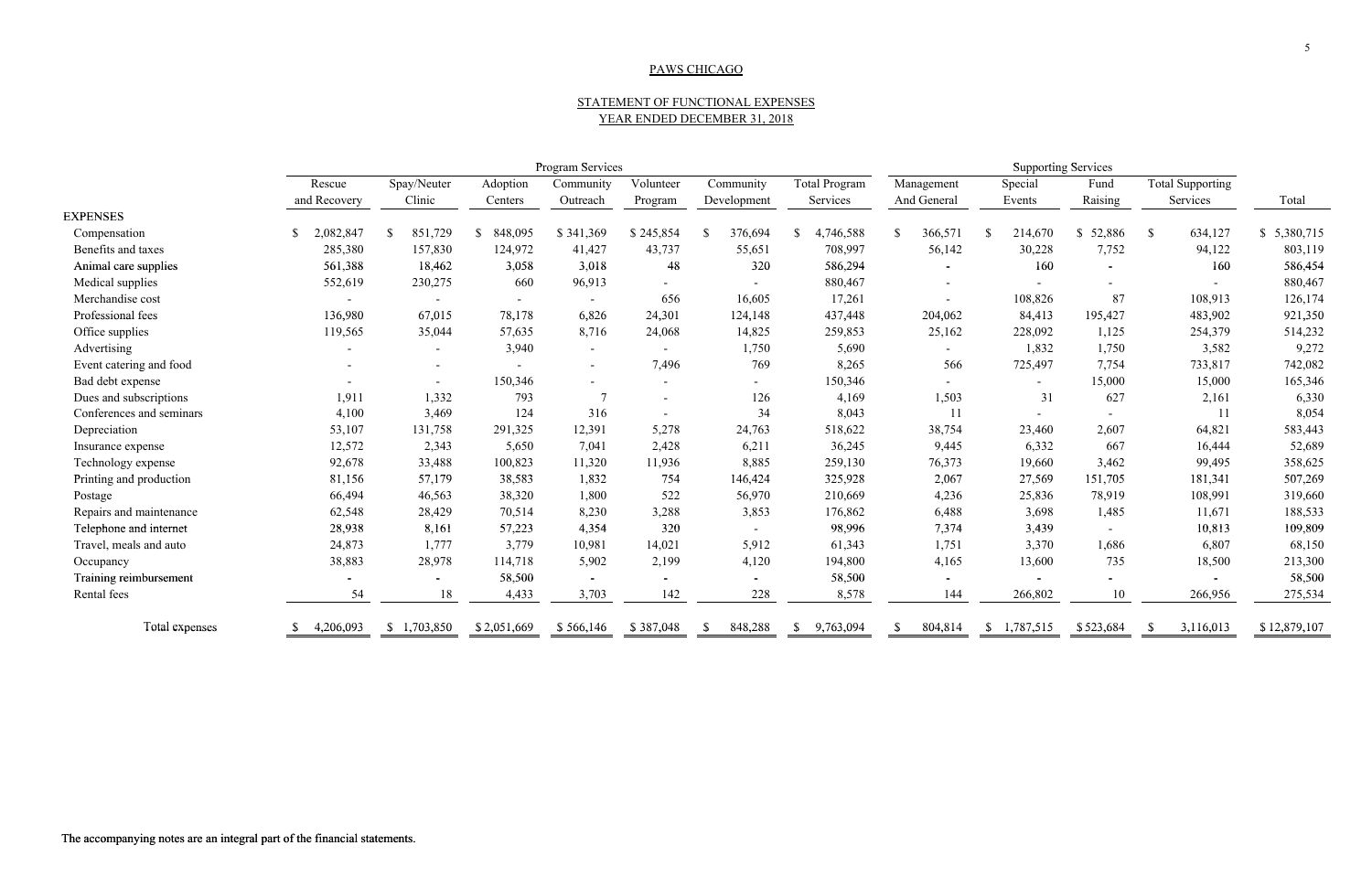### STATEMENTS OF CASH FLOWS YEARS ENDED DECEMBER 31, 2019 AND 2018

|                                                                         | 2019            | 2018                     |
|-------------------------------------------------------------------------|-----------------|--------------------------|
| Cash flows from operating activities:                                   |                 |                          |
| Cash received from customers                                            | \$1,994,345     | \$2,686,871              |
| Cash received from contributors                                         | 10,636,022      | 11,389,974               |
| Investment income received                                              | 1,712,253       | 1,638,414                |
| Cash paid to employees and suppliers                                    | (10, 975, 996)  | (11,315,466)             |
| Net cash provided by operating activities                               | 3,366,624       | 4,399,793                |
| Cash flows from investing activities:                                   |                 |                          |
| Purchases of investment securities                                      | (26,059,551)    | (14,380,894)             |
| Sale of investment securities                                           | 25,139,175      | 8,887,654                |
| Purchases of property and equipment                                     | (5,547,669)     | (891, 455)               |
| Net cash used in investing activities                                   | (6,468,045)     | $\overline{(6,384,695)}$ |
| Cash flows from financing activities:                                   |                 |                          |
| Contributions restricted for long-term purposes                         | 2,018,044       | 2,446,078                |
|                                                                         |                 |                          |
| Increase (decrease) in cash                                             | (1,083,377)     | 461,176                  |
| Cash at beginning of year                                               | 3,951,166       | 3,489,990                |
| Cash at end of year                                                     | \$2,867,789     | \$3,951,166              |
| Supplemental disclosure of non-cash operating and financing activities: |                 |                          |
| In-kind contributions                                                   | 1,086,095       | 919,572<br>S.            |
| Reconciliation of change in net assets to net                           |                 |                          |
| cash provided by operating activities:                                  |                 |                          |
| Change in net assets                                                    | \$15,930,789    | 1,619,519<br>\$          |
| Adjustments:                                                            |                 |                          |
| Net (appreciation) depreciation in investments                          | (8,401,330)     | 5,417,886                |
| Depreciation                                                            | 602,388         | 583,443                  |
| Provision for doubtful accounts                                         |                 | 133,846                  |
| Contributions restricted for long-term purposes                         | (2,018,044)     | (2,446,078)              |
| Contributed investments received                                        | (1,671,701)     | (1,515,039)              |
| (Increase) decrease in:                                                 |                 |                          |
| Unconditional promises to give                                          | (1,699,110)     | 93,797                   |
| Accounts receivable                                                     | 100,663         | 547,181                  |
| Inventories                                                             | 8,547           | 25,045                   |
| Prepaid expenses                                                        | 4,000           | (4, 855)                 |
| Accrued interest and dividends                                          |                 | 610                      |
| Increase (decrease) in:                                                 |                 |                          |
| Accounts payable                                                        | 538,732         | (157, 150)               |
| Accrued expenses                                                        | 10,946          | 63,741                   |
| Deferred revenue                                                        | (39, 256)       | 37,847                   |
| Total adjustments                                                       | (12, 564, 165)  | 2,780,274                |
| Net cash provided by operating activities                               | 3,366,624<br>\$ | 4,399,793<br>\$          |
|                                                                         |                 |                          |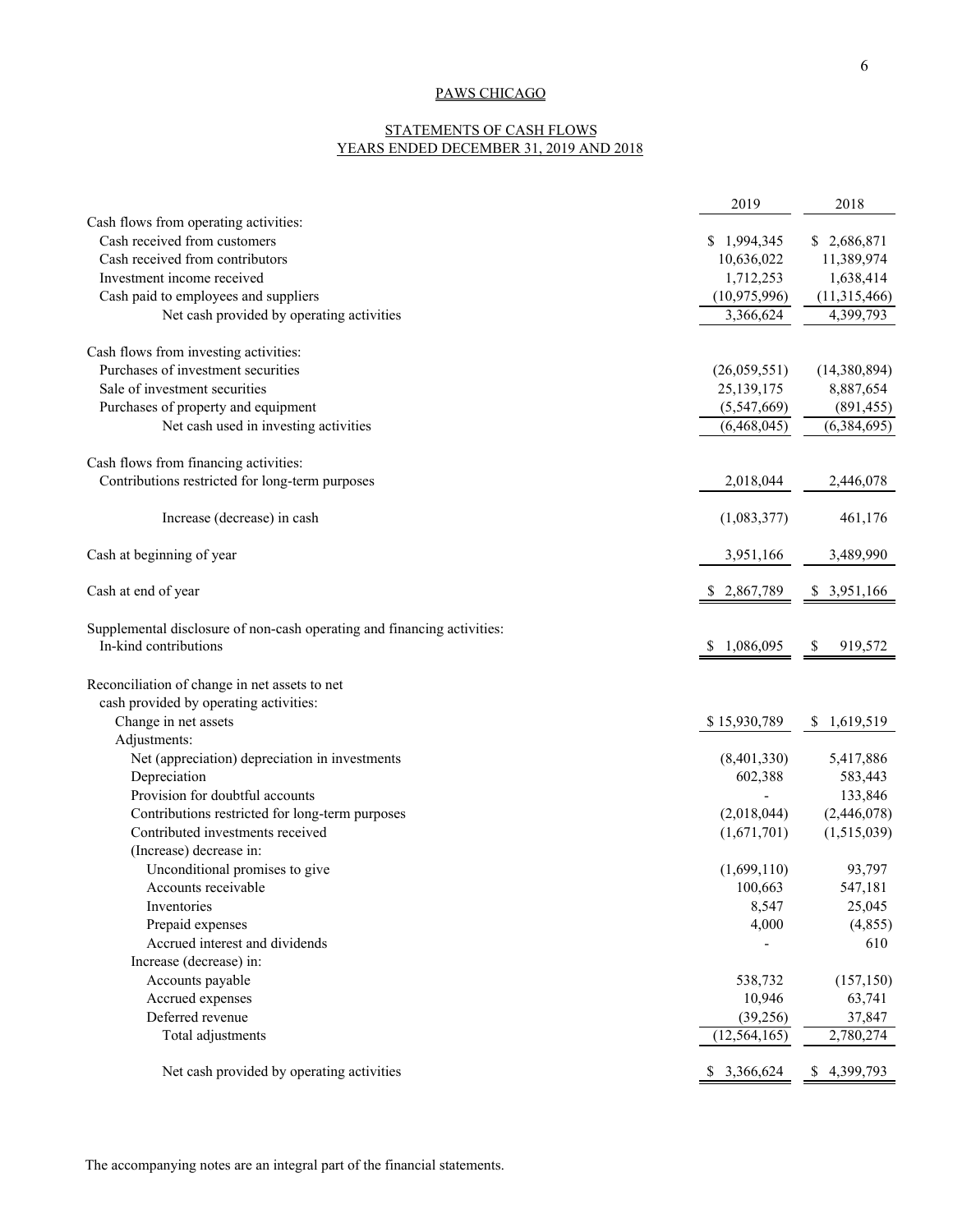## NOTES TO FINANCIAL STATEMENTS

## Note 1 – Nature of Activities and Summary of Significant Accounting Policies

### *Nature of Activities*

PAWS Chicago's comprehensive No Kill Model is at work, fulfilling the Organization's mission of building No Kill communities, ending pet overpopulation and transforming animal welfare by setting higher standards. Since PAWS Chicago's founding in 1997, the number of pets killed each year in Chicago has been reduced by more than 91 percent.

In summary, 2019 results include performing 15,174 spay/neuter surgeries; 5,271 adoptions of homeless animals into new, loving families; a 97.9% save rate; 32,561 pounds of food distributed through the Pet Food Pantry; 3,003 homeless animals placed in foster care; 149,507 hours worked by volunteers, the equivalent of 71 full-time employees; 2,749 pets from underserved communities given medical care; and the  $17<sup>th</sup>$  consecutive year receiving the highest 4-star rating from Charity Navigator.

All of PAWS Chicago's programs are directed at building No Kill communities through the comprehensive No Kill Model. The foundation of the No Kill Model is community engagement, PAWS Chicago's mission - critical programs - the No Kill pillars of Prevention, Animal Health & Behavior, Adoption and Volunteers - sit atop this foundation. Detailed program information follows.

### **Community Engagement**

Community engagement is the foundation for creating lasting change for animals and is the basis upon which all of PAWS Chicago's programs are built. It is people who cause the pet overpopulation problem and people who solve it; the animals are the victims. The way to inspire and create real change for animals is to mobilize people to be their caretakers and advocates.

In 1997, the year PAWS Chicago was founded, mass killing of homeless pets was a hidden crisis. The public had no idea more than 42,000 homeless cats and dogs would be euthanized in the city of Chicago that year. PAWS Chicago was founded to bring attention to the plight of these vulnerable animals and to mobilize community support to develop humane solutions and build a No Kill community.

Shining a light on pet homelessness - and the resultant killing - has mobilized thousands of people to get involved in the cause by adopting, volunteering, fostering, advocating for and donating to homeless pets. PAWS Chicago continues to raise awareness through many vehicles, including working with the media to promote the cause of homeless pets, hosting high profile adoption events throughout the city, generating millions of views through its digital platforms, and publishing *PAWS Chicago* Magazine, which has the largest circulation of any Chicago magazine publication.

Through its No Kill Model in action, PAWS Chicago is leading a movement, community building, and preparing the foundation to be able to share lessons learned on a national basis. Every year, PAWS Chicago welcome shelters, allows rescue groups and individuals from around the country to shadow its operations. PAWS Chicago helps start-up adoption groups and spay/neuter clinics around the world. In Chicago, PAWS helps rescue groups and shelters close to home by providing low-cost medical services at the Lurie Spay/Neuter Clinic and by increasing exposure of their homeless animals through Angels with Tails adoption events.

By raising awareness about pet homelessness and engaging people in lifesaving efforts, PAWS Chicago makes lasting change for animals.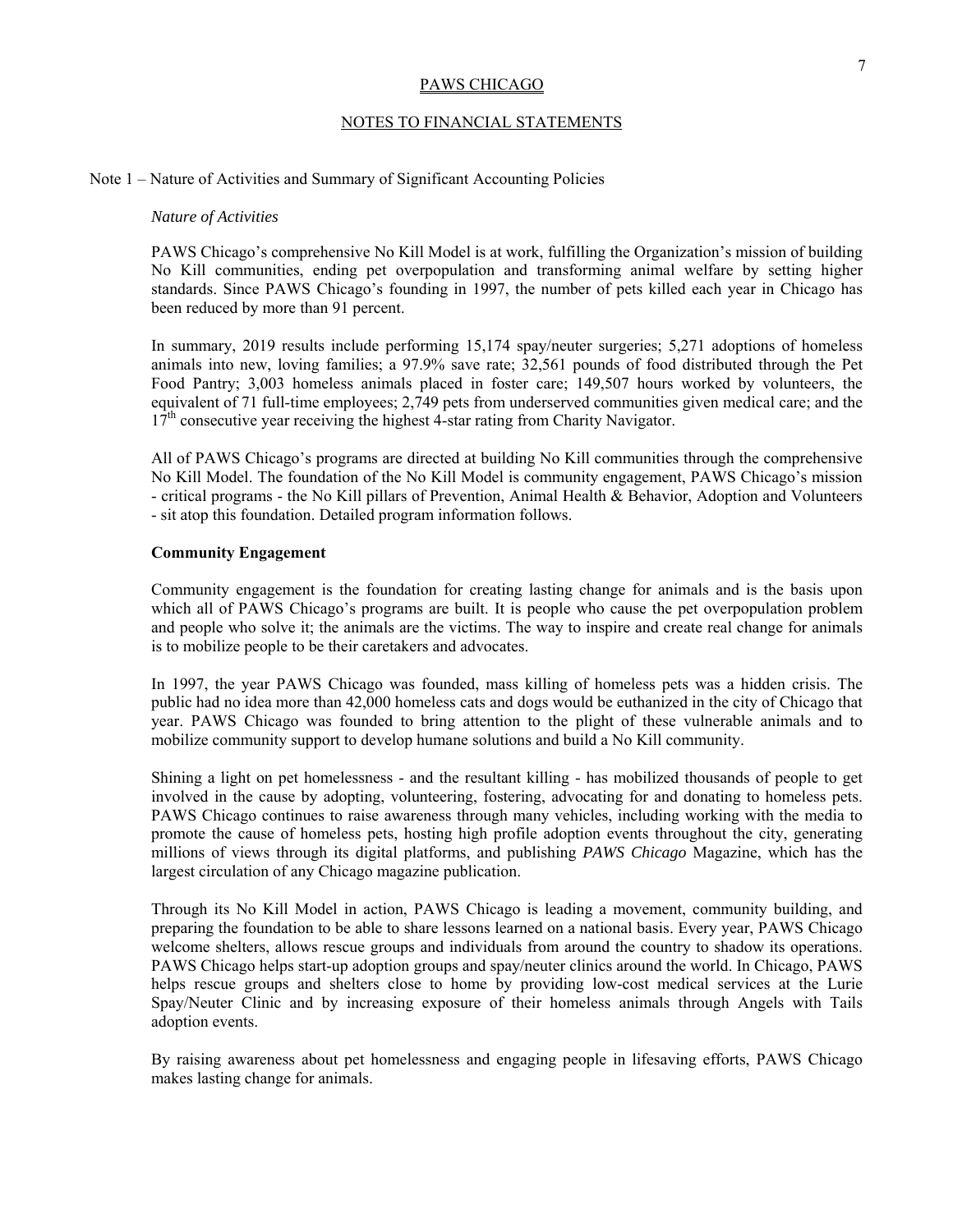## NOTES TO FINANCIAL STATEMENTS

### Note 1 – Nature of Activities and Summary of Significant Accounting Policies (continued)

*Nature of Activities (continued)* 

### **Prevention: The Spay/Neuter Solution**

Preventing unwanted pets from being born is key to building a No Kill Chicago. A single female cat and her offspring can theoretically produce 420,000 kittens in seven years. For dogs, the number is 96,000. Spay/neuter surgeries are the solution, and as such, are at the core of PAWS prevention initiatives.

PAWS Chicago performed 15,174 spay/neuter surgeries in 2019. The majority of stray, feral and unwanted pets originate in low-income, under-resourced communities. With the PAWS Chicago Lurie Clinic located in Little Village and the GusMobile Spay/Neuter Van, which brings life-saving solutions directly to neighborhoods most in need, PAWS offers spay/neuter services where they are needed most and where they make the most impact.

In 2019, PAWS Chicago opened its Englewood Outreach Center, a new home for the PAWS for Life Outreach program which goes door-to-door, helping people in Chicago's most underserved communities. Since 2014, the primary neighborhood of focus has been Englewood, where more than 49 percent of the population lives below the poverty line. This important new space serves as an animal welfare anchor in Englewood, enabling PAWS to provide even more preventative resources beyond free spay/neuter and transportation. This new location is expanding services into Community Medicine, providing veterinary care to sick, injured and suffering pets who would otherwise never see a veterinarian, Pet Food Pantry, the GusMobile, volunteer orientations, feral cat shelter building assistance, Trap-Neuter-Return support, educational sessions and more.

In 2018, PAWS for Life also added the Back of the Yards community. By increasing spay/neuter outreach and meeting people who would never know about PAWS Chicago's support and resources, the number of stray and unwanted pets has dramatically declined. 95% of the pets PAWS for Life meets are unaltered; through simply removing barriers, PAWS achieves a spay/neuter conversion rate of 83 percent of all unaltered pets met through this program.

PAWS Chicago's feral cat Trap Neuter Return (TNR) program is another critical aspect of Prevention through targeted spay/neuter. By proactively sterilizing and managing the free roaming cat population, the source of thousands of unwanted kittens born each year. TNR reduces the number of animals entering the sheltering system each year while also saving kittens and finding them adoptive homes. In 2019, PAWS performed 2,244 spay/neuter surgeries on feral cats. These prevention efforts are critical to ending the killing of homeless pets, with the achievement of a 91 percent reduction in killing since 1997. Two-thirds of this reduction is the result of fewer pets entering shelters.

### **Animal Health & Behavior**

Committing to the life of each treatable pet and providing all medical treatment and behavioral enrichment needed to optimize health and wellbeing are two of the most critical elements of No Kill. Due to our expert veterinary and behavior teams, PAWS Chicago is one of the few shelters in the country that can treat and rehabilitate a large volume of sick, injured and behaviorally challenged animals. In 2019, PAWS Chicago had a 97.9 percent Save Rate, even while taking in a vulnerable population of animals. The Medical Center—the first stop for homeless animals when they arrive at PAWS—with a world class veterinary team treats the most serious cases on site. A robust foster network cares for pets when they are stable and ready to recover in a home environment. 3,003 animals went into foster care in 2019.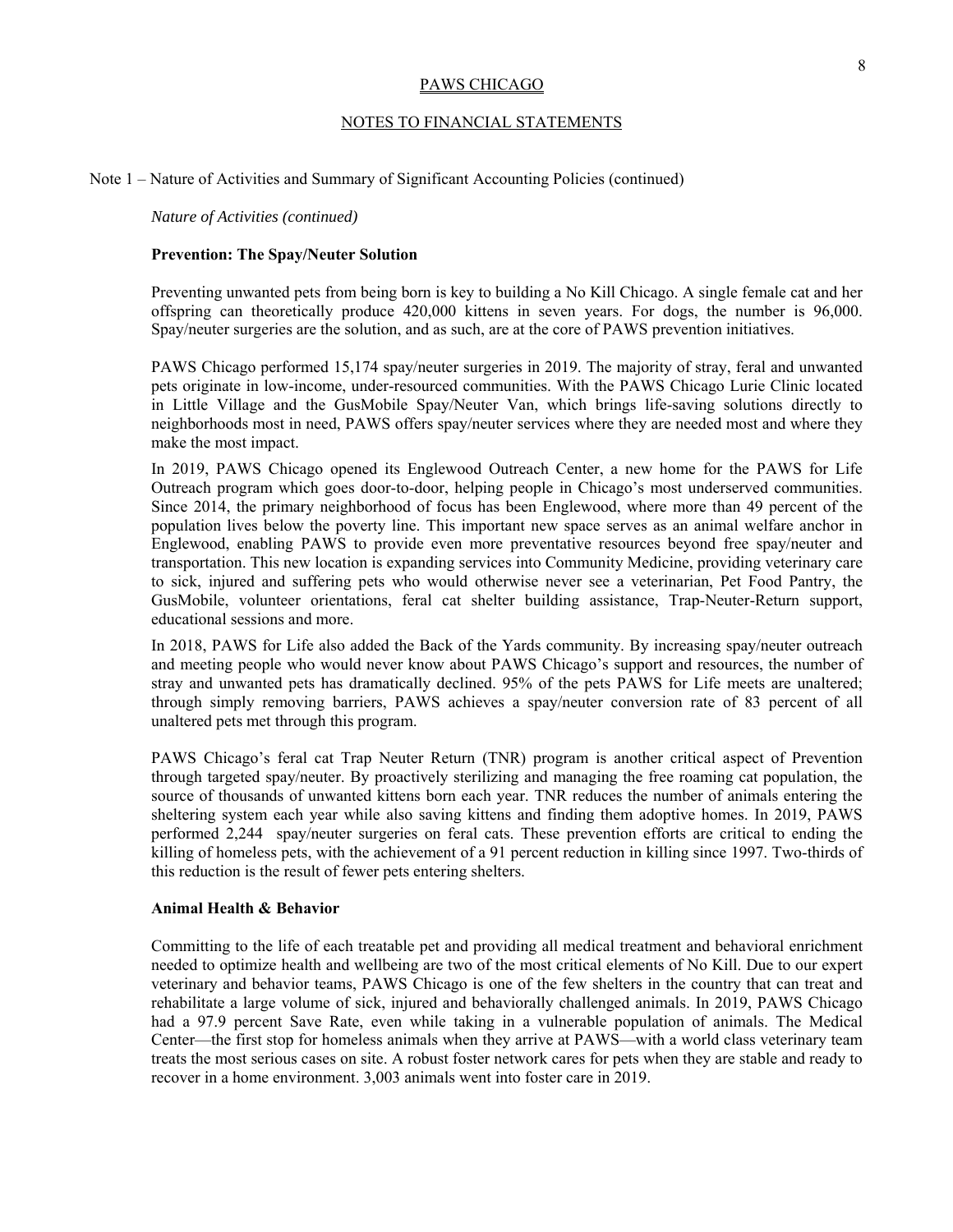## NOTES TO FINANCIAL STATEMENTS

### Note 1 – Nature of Activities and Summary of Significant Accounting Policies (continued)

#### *Nature of Activities (continued)*

As the animal welfare movement continues to grow in Chicago, healthy animals are being saved in record numbers at the city pound, which means the population of animals in need of rescue increasingly requires more significant medical resources to treat. To save more lives, in 2019 PAWS Chicago began construction on a major expansion of its Medical Center and shelter medicine program to increase capacity to rescue sick and injured animals. The completed Medical Center will triple the number of isolation suites – from 30 to 90 – and will be the premier homeless pet hospital in the nation.

The PAWS Chicago Training Center is home to an innovative dog training and enrichment programming. Through this Center, a team of behavior professionals and trained volunteers provide abused, neglected and under socialized homeless dogs with one-on-one and group training, agility and enrichment to help them build confidence and communication, which leads to successful adoptions.

#### **Adoption**

Rescuing homeless pets and uniting them with their new families is at the forefront of what PAWS Chicago does daily. Through PAWS Chicago's adoption centers, offsite events and innovative programming, 5,271 animals found loving homes in 2019.

The Pippen Fasseas Adoption Center in Lincoln Park, which opened in 2007, redefined animal sheltering as the first cageless, state-of-the-art, No Kill shelter in the Midwest. PAWS Chicago's first satellite adoption facility, the Glenn L. Felner Adoption Center, located inside a Petco in the Chicago suburb of Highland Park, was responsible for 452 adoptions in 2019.

Critical to adoption is raising awareness and bringing in the community. PAWS hosts innovative on-site adoption events, like a multi-day adopt-a-thon in the spring and fall, to raise awareness and bring in the community, resulting in more lives saved. In addition, through off-site adoption events in communities across Chicagoland, PAWS brings adoptable animals to high-traffic shopping centers and retail stores where people will stop, play with the animals and think about adopting.

### **Volunteers**

Volunteers are the life-force behind PAWS Chicago's operations and an essential ingredient to building a No Kill Chicago. In 2019, volunteers dedicated 149,507 hours of service, fulfilling the work of 71 full time employees. And this doesn't include foster families who took in and cared for animals in need. In 2019, 3,003 animals were placed in foster care. In addition to the time they commit to PAWS Chicago, volunteers are also ambassadors, reaching new people and engaging new communities in the cause of homeless animals through their everyday interactions.

Animal welfare is incredibly labor-intensive work. Only through volunteers is PAWS Chicago able to execute all elements of the comprehensive No Kill Model and advance on the mission of building No Kill communities.

## *Basis of Accounting*

The financial statements of PAWS Chicago have been prepared on the accrual basis of accounting.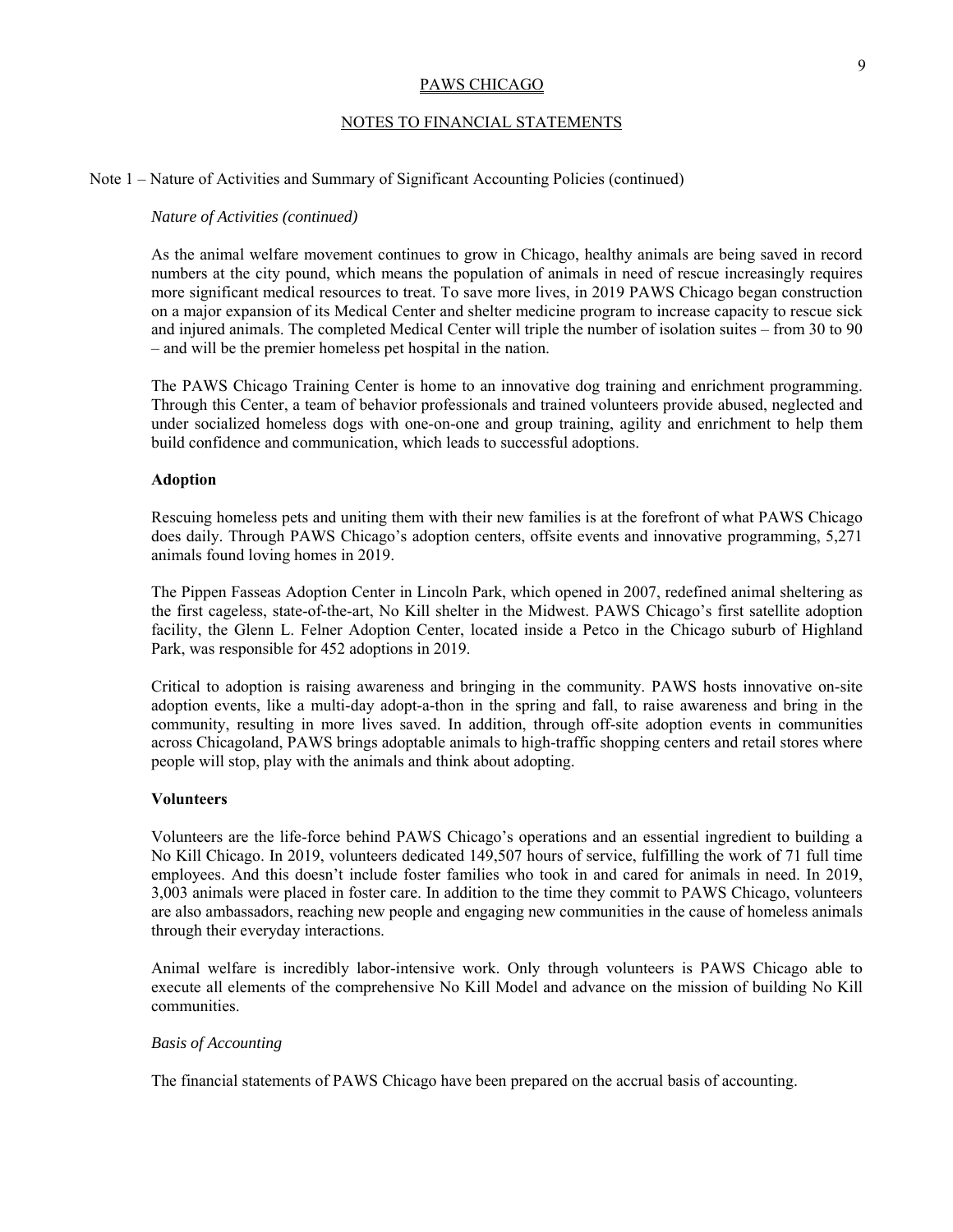## NOTES TO FINANCIAL STATEMENTS

## Note 1 – Nature of Activities and Summary of Significant Accounting Policies (continued)

### *Use of Estimates*

The preparation of financial statements in conformity with accounting principles generally accepted in the United States of America requires management to make estimates and assumptions that affect certain reported amounts and disclosures. Accordingly, actual results could differ from those estimates.

#### *Recognition of Donor Restrictions*

Contributions that are restricted by the donor are reported as increases in net assets without donor restrictions if the restrictions expire in the fiscal year in which contributions are recognized. All other donorrestricted contributions are reported as increases in net assets with donor restrictions depending on the nature of the restriction. When a restriction expires, the donation is reclassified to net assets without restrictions.

### *Accounts Receivable*

Accounts receivable are stated at the amount management expects to collect from outstanding balances at year-end. Based on management's assessment of the credit history with debtors having outstanding balances and current relationships with them, it has concluded that realization losses on balances outstanding at yearend will not be significant.

### *Promises to Give*

Unconditional promises to give are recognized as assets and revenue in the period the promise is received. Promises to give are recorded at net realizable value if expected to be collected in the current year and at fair value, which is measured at the present value of their estimated future cash flows, if expected to be collected in more than one year. The discounts on those amounts are computed using risk-adjusted interest rates applicable to the years in which the promises are received. Amortization of the discounts is included in contribution income. Conditional promises to give are recognized when the conditions on which they depend are substantially met.

The Organization uses the allowance method to determine uncollectible promises receivable. The allowance is based on prior years' experience and management's analysis of specific promises made.

#### *Inventories*

Inventories are stated at the lower of cost (determined on a first-in, first-out basis) or net realizable value.

#### *Investments*

Investments in marketable securities with readily determinable fair values and all investments in debt securities are reported at their fair values in the statement of financial position. Unrealized gains and losses are included in the change in net assets. Investment income and gains restricted by a donor are reported as increases in net assets without donor restrictions if the restrictions are met (either by passage of time or by use) in the reporting period in which the income and gains are recognized. Investment returns are presented net of investment expenses.

## *Property, Equipment, and Depreciation*

Property and equipment are recorded at cost, or if donated, at estimated fair value at date of acquisition. Such donations are reported as contributions without donor restrictions unless the donor has restricted the donated asset to a specific purpose.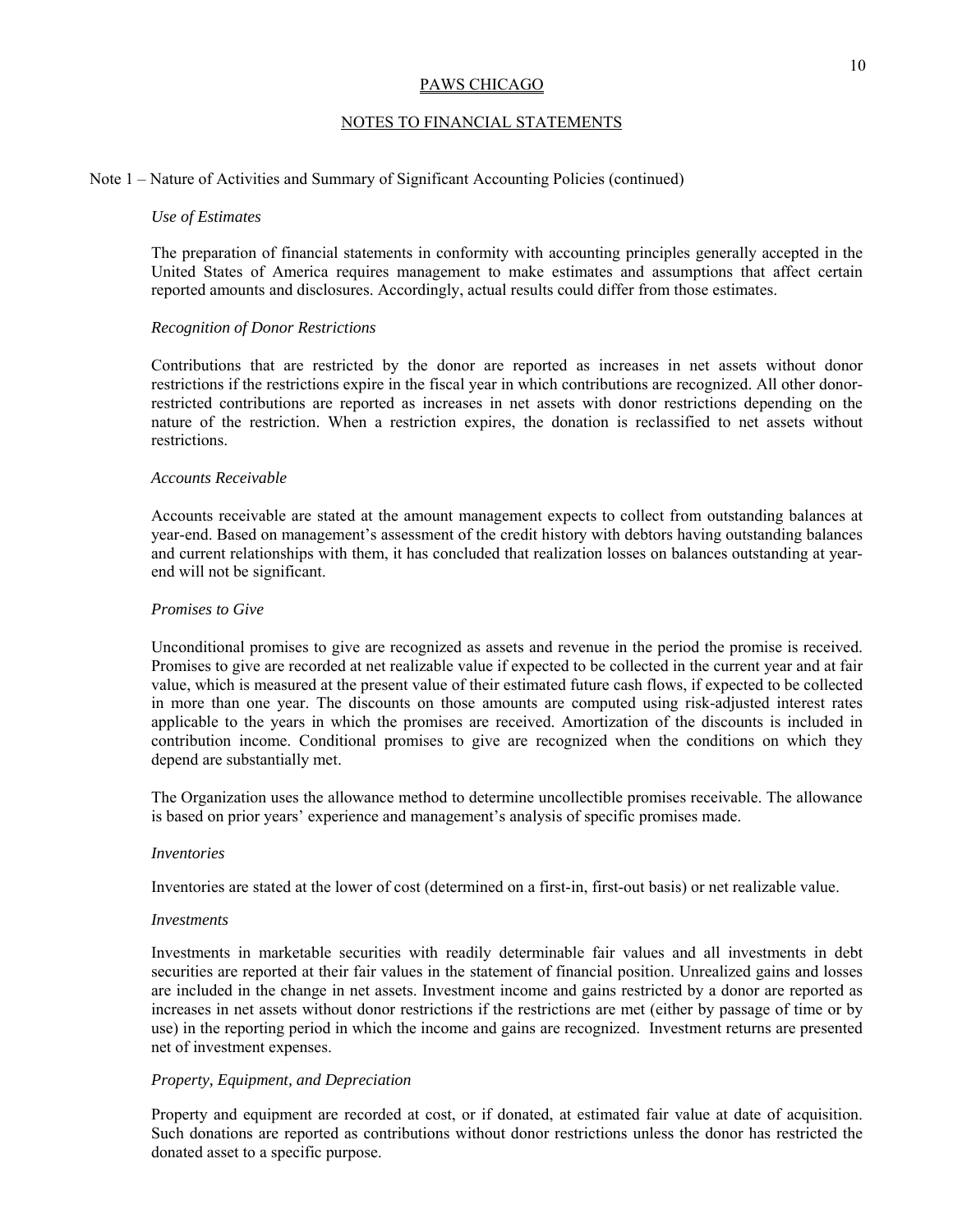## NOTES TO FINANCIAL STATEMENTS

### Note 1 – Nature of Activities and Summary of Significant Accounting Policies (continued)

### *Property, Equipment, and Depreciation (Continued)*

Assets donated with explicit restrictions regarding their use and contributions of cash that must be used to acquire property and equipment are reported as contributions with donor restrictions. Absent donor stipulations regarding how long those donated assets must be maintained, the restriction is considered to have expired when the assets are placed in service. The Organization reclassifies the net assets with donor restrictions to net assets without donor restrictions at that time. Assets are capitalized only if they have estimated useful lives of at least two years and have an initial value of \$1,000 or more.

Maintenance and repairs of property and equipment are charged to operations and major improvements are capitalized. When assets are sold, retired, or otherwise disposed of, the cost and accumulated depreciation are removed from the accounts and any resulting gain or loss is included in the change in net assets.

Depreciation of property and equipment is computed on the straight-line method over the following estimated useful lives:

|                                                         | Years               |
|---------------------------------------------------------|---------------------|
| <b>Buildings</b><br>Furniture fixtures and improvements | $10-40$<br>$5 - 15$ |
| Equipment                                               | $7 - 10$            |
| Computer equipment                                      | $3 - 10$            |
| Software                                                | $3 - 7$             |
| Vehicles                                                | $5-10$              |

### *Deferred Revenue*

Revenue collected for program service fees are recognized when the services are performed. Revenue collected for program service fees of the succeeding year are classified as deferred revenue.

### *Donated Services and Supplies*

Donated services are recognized as contributions if the services (a) create or enhance nonfinancial assets, or (b) require specialized skills, are performed by people with those skills, and would otherwise be purchased by the Organization. In addition, many volunteers also perform a variety of tasks throughout the year that are not recognized as contributions in the financial statements since the recognition criteria were not met. Donated supplies are recognized as contributions and program expense. They are valued at their estimated retail value.

#### *Advertising*

The Organization recognizes advertising expenditures as an expense as they are incurred. Advertising expense totaled \$63,884 and \$9,272 for the years ended December 31, 2019 and 2018, respectively.

## *Income Taxes*

The Organization is a not-for-profit corporation exempt from income taxes under Section  $501(c)(3)$  of the Internal Revenue Code except for income derived from unrelated business activities, as defined under the Internal Revenue Code. There was no provision for income tax required for 2019 or 2018. The Organization's federal Forms 990 and 990-T for 2019, 2018, and 2017 are subject to examination by the Internal Revenue Service, generally for three years after they are filed. In addition, the Organization's state Forms AG990-IL and IL990-T are subject to examination by the state tax authority for similar years.

### *Evaluation of Subsequent Events*

Management has evaluated subsequent events through November 12, 2020, the date the financial statements were available to be issued.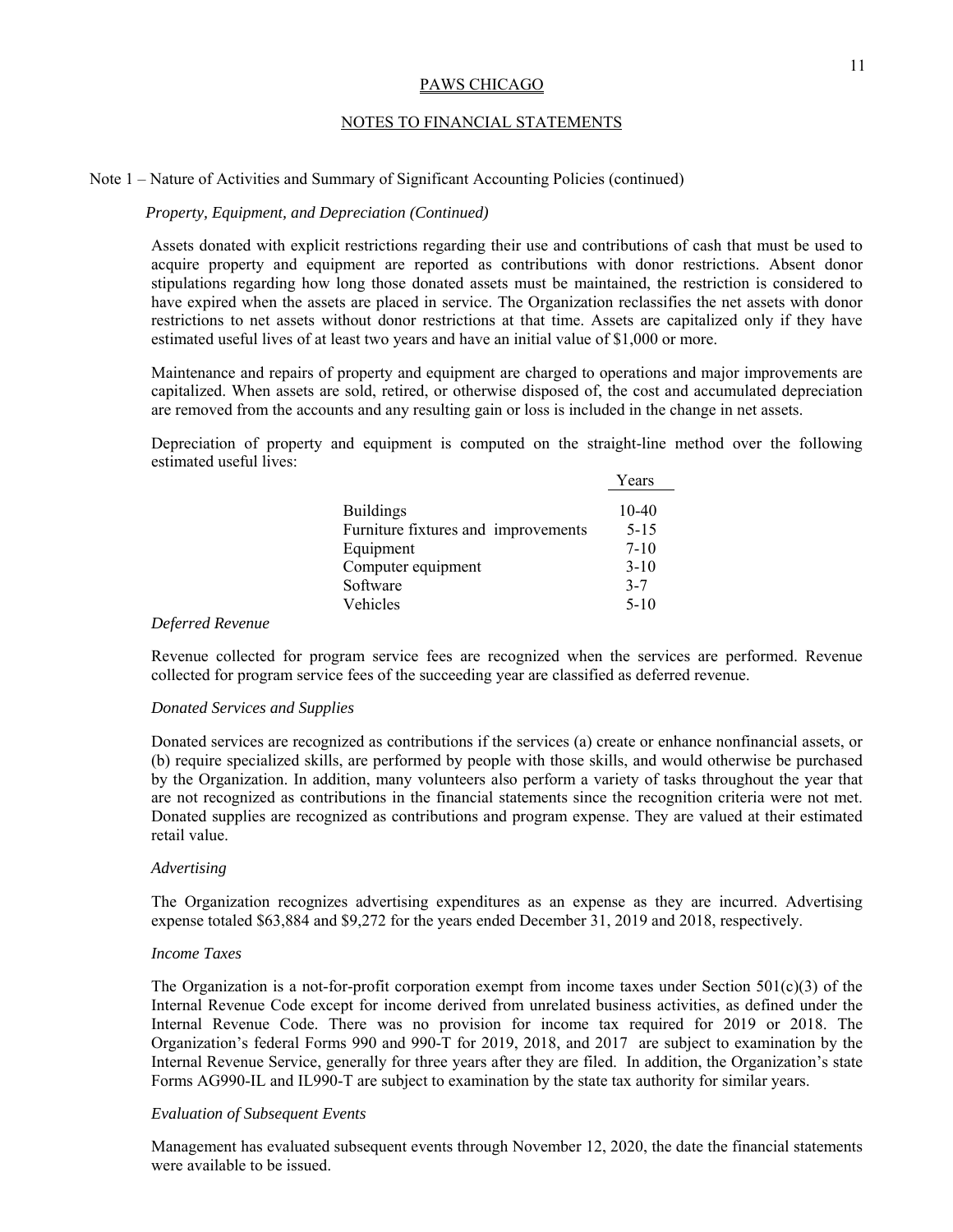## NOTES TO FINANCIAL STATEMENTS

## Note 1 – Nature of Activities and Summary of Significant Accounting Policies (continued)

### *Reclassifications*

Certain reclassifications have been made to the prior year financial statements to conform to the current year presentation. The reclassifications had no impact on total net assets.

## *Recently Issued Accounting Standards Not Yet Adopted*

In February 2016, the FASB issued ASU 2016-02, *Leases,* which will supersede the current lease requirements in ASC 840. The ASU requires leases to recognize a right-of-use asset and related lease liability for all leases, with limited exception for short-term leases. The new lease guidance will be effective for the year ending December 31, 2022 and will be applied using a modified retrospective transition method to the beginning of the earliest period presented.

## Note 2 – Investments

The Organization invests in various investment securities. Investment securities are exposed to various risks such as interest rate, market, and credit risks. Due to the level of risk associated with certain investment securities, it is at least reasonably possible that changes in the values of investment securities will occur in the near term and that such changes could materially affect net assets and the amounts reported in the statement of activities.

Investments at December 31 are reported at fair value and are composed of the following:

|                        | 2019           | 2018         |
|------------------------|----------------|--------------|
| Money market           | \$3,074,331    | \$2,734,619  |
| Mutual funds:          |                |              |
| Balanced               |                | 1,329,109    |
| Emerging markets       | 3,206,847      | 2,211,286    |
| Fixed income           | 5,389,063      | 6,870,297    |
| Global equity          |                | 1,613,071    |
| International equity   | 6,092,490      | 4,373,346    |
| Large Cap Blend        | 5,900,878      | 2,650,944    |
| Large Cap Growth       | 7,737,286      | 5,235,522    |
| Large Cap Value        | 3,833,676      | 3,423,625    |
| Mid Cap Blend          | 3,771,671      | 949,531      |
| Other                  | 2,804,161      | 2,543,505    |
| <b>Real Estate</b>     | 1,373,155      | 727,657      |
| Small Cap              |                | 1,060,068    |
| Stocks:                |                |              |
| Conglomerates          | 230,005        | 156,868      |
| Energy                 | 289,686        | 279,579      |
| Financial              | 1,674,880      | 920,108      |
| Healthcare             | 271,146        | 224,946      |
| Industrials            | 706,608        | 813,704      |
| Information technology | 5,278,904      | 2,634,449    |
| Other                  | 3,219          | 2,499        |
| Telecommunications     | 79,875         |              |
| Utilities              | <u>107,159</u> | 76,900       |
|                        | \$51,825,040   | \$40,831,633 |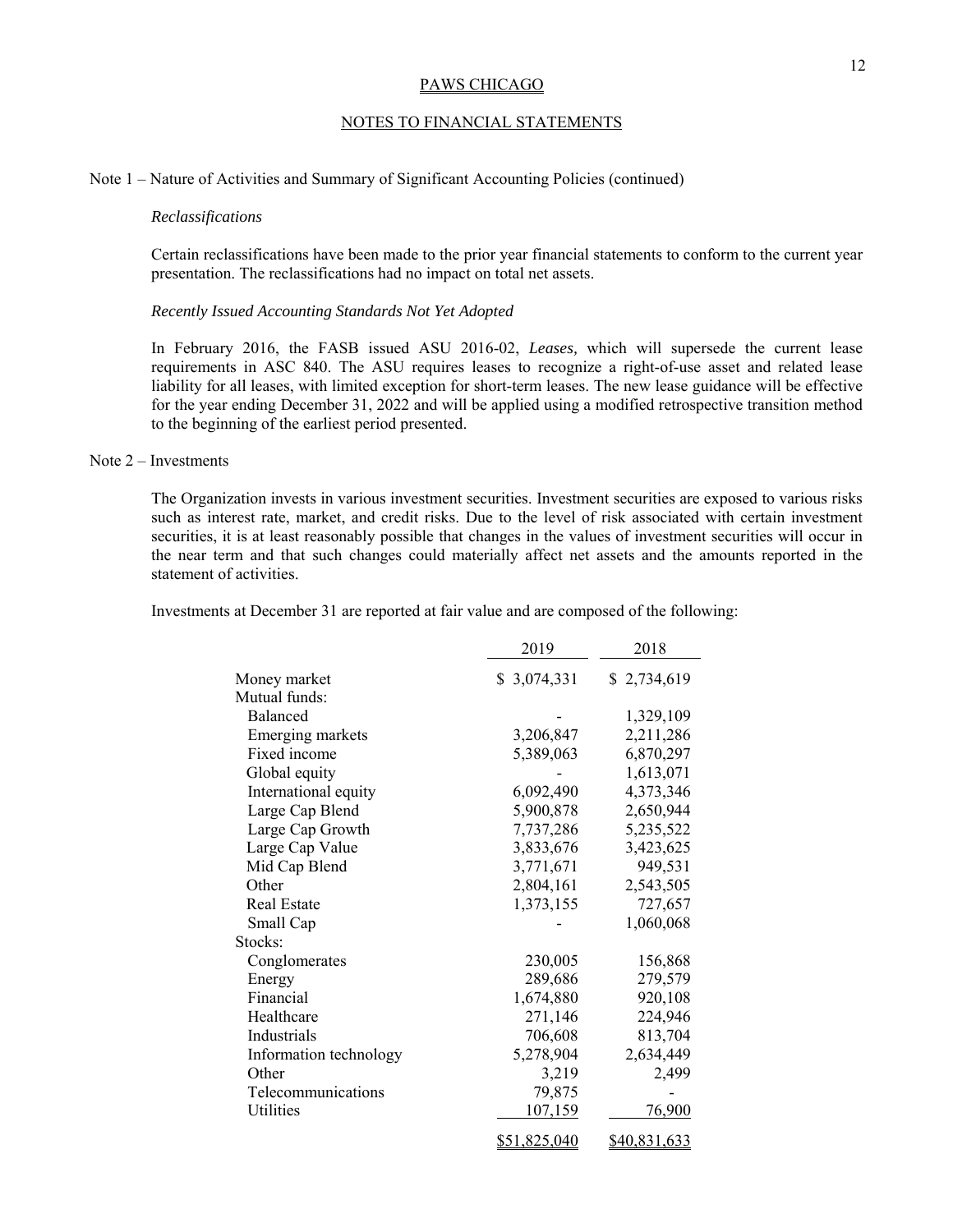## NOTES TO FINANCIAL STATEMENTS

### Note 2 – Investments (continued)

During the year ended December 31, 2019 and 2018 the Organization's investments (including investments bought, sold, as well as held during the period) appreciated (depreciated) in fair value by \$8,401,330 and \$(5,417,886), respectively.

## *Fair Value Measurement*

*Financial Accounting Standards Board Accounting Standards Codification 820*, *Fair Value Measurements and Disclosures*, provides the framework for measuring fair value. That framework provides a fair value hierarchy that prioritizes the inputs to valuation techniques used to measure fair value. The hierarchy gives the highest priority to unadjusted quoted prices in active markets for identical assets or liabilities (Level 1 measurements) and the lowest priority to unobservable inputs (Level 3 measurements).

The three levels of the fair value hierarchy are described as follows:

*Level 1:* Inputs to the valuation methodology are unadjusted quoted prices for identical assets or liabilities in active markets that the Organization has the ability to access.

*Level 2:* Inputs to the valuation methodology include:

- quoted prices for similar assets or liabilities in active markets;
- ‐ quoted prices for identical or similar assets or liabilities in inactive markets;
- inputs other than quoted prices that are observable for the asset or liability;
- ‐ inputs that are derived principally from or corroborated by observable market data by correlation or other means.
- If the asset or liability has a specified (contractual) term, the Level 2 input must be observable for substantially the full term of the asset or liability.
- *Level 3:* Inputs to the valuation methodology are unobservable and significant to the fair market value measurement.

The asset or liability's fair value measurement level within the fair value hierarchy is based on the lowest level of any input that is significant to the fair value measurement. Valuation techniques used need to maximize the use of observable inputs and minimize the use of unobservable inputs.

The fair value of the Organization's investments is determined by Level 1 measurements. Following is a description of the valuation methodologies used for assets measured at fair value. There have been no changes in the methodologies used at December 31, 2019 and 2018.

*Mutual Funds:* Valued at the daily closing price as reported by the Fund. Mutual funds held by the Organization are open-ended mutual funds that are registered with the Securities and Exchange Commission. These funds are required to publish their daily net asset value (NAV) and to transact at that price. The mutual funds held by the Organization are deemed to be actively traded.

*Money Market:* Based on quoted market prices of shares held by the Organization at year-end.

*Stocks:* Valued at closing price reported on the active market on which the individual securities are traded.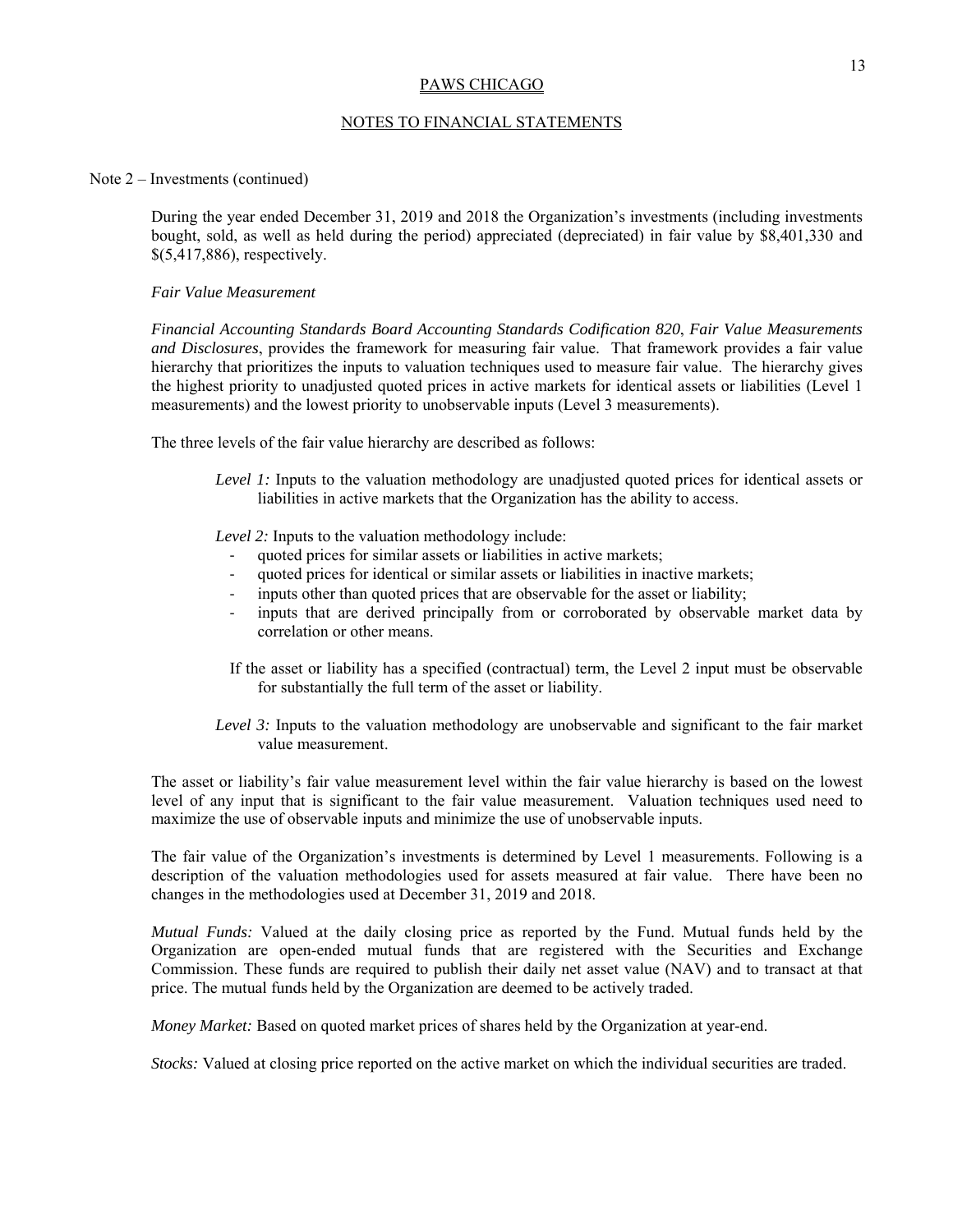## NOTES TO FINANCIAL STATEMENTS

## Note 3 – Unconditional Promises to Give

Unconditional promises to give have been received in support of the spay/neuter clinic, the adoption center, and the endowment fund. Carrying value of unconditional promises to give is determined by calculating the present values of estimated future pledge payments expected to be received, over the expected term of the agreements, using a risk-adjusted discount rate of 3.25% at December 31, 2019 and 2018.

Unconditional promises to give include the following:

|                                               | 2019        | 2018        |
|-----------------------------------------------|-------------|-------------|
| Promises to give beginning of year            | \$2,400,459 | \$2,509,133 |
| Amount pledged during the year                | 3,341,749   | 940,000     |
| Amount collected during the year              | (1,597,402) | (1,017,174) |
| Pledges written off                           |             | (31,500)    |
| Promises to give end of year                  | 4,144,806   | 2,400,459   |
| Less:                                         |             |             |
| Discounts to present value                    | (228, 693)  | (183, 456)  |
| Allowance for doubtful promises               | (70,000)    | (70,000)    |
| Net promises to give                          | \$3,846,113 | \$2,147,003 |
| Promises to give expected to be collected in: |             |             |
|                                               | 2019        | 2018        |
| Less than one year                            | \$2,348,006 | 825,754     |
| One to five years                             | 1,581,800   | 1,399,705   |
| More than five years                          | 215,000     | 175,000     |
|                                               | \$4,144,806 | \$2,400,459 |

## Note 4 – Inventories

Inventories at December 31, 2019 and 2018 consist of the following:

|                                 | 2019                | 2018               |
|---------------------------------|---------------------|--------------------|
| Merchandise<br>Medical supplies | \$ 38,306<br>43.762 | \$33,393<br>57,222 |
|                                 | 82,068              | 90,615             |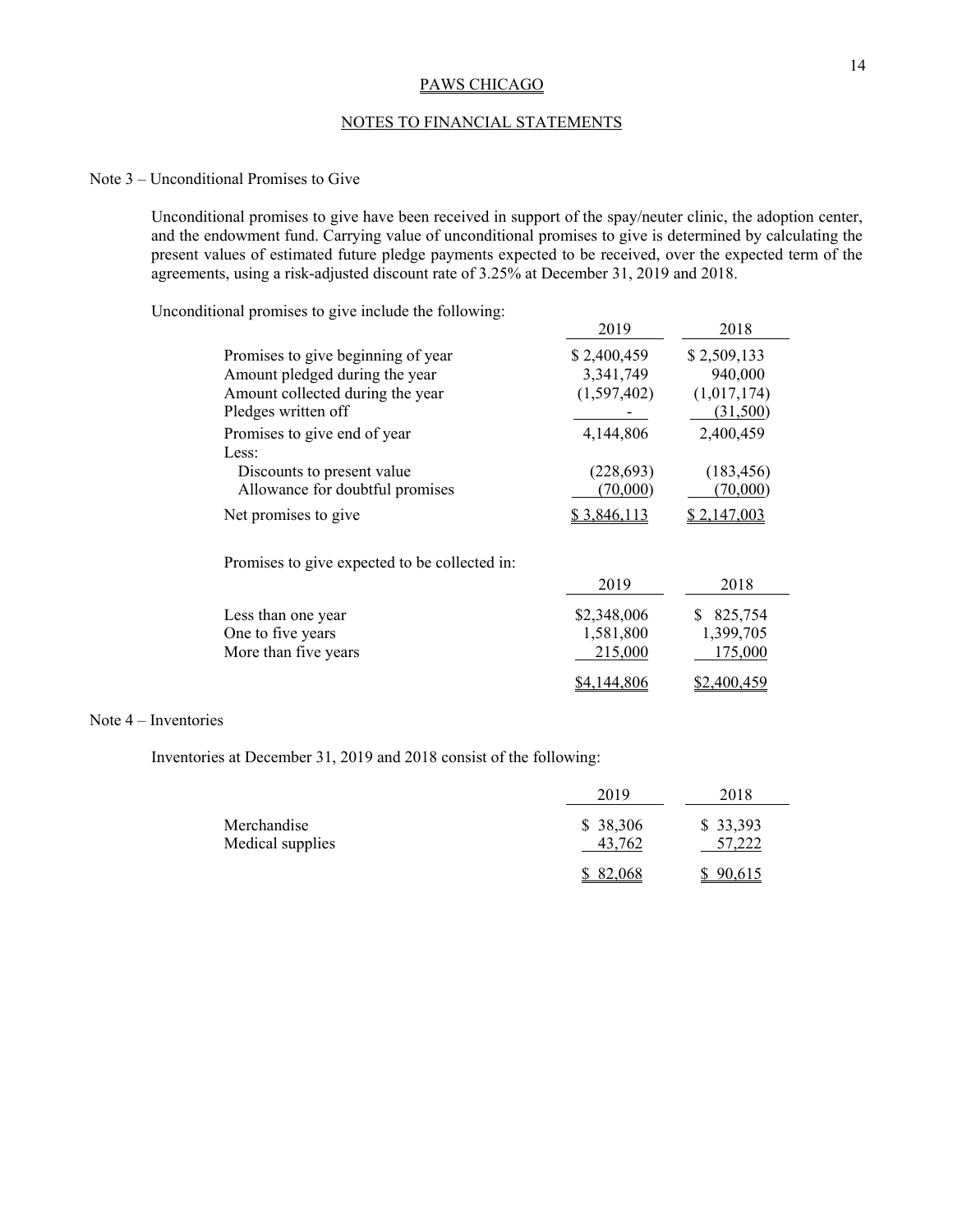## NOTES TO FINANCIAL STATEMENTS

## Note 5 – Property, Equipment, and Depreciation

Property and equipment at December 31, 2019 and 2018 consists of the following:

|                                     | 2019         | 2018         |
|-------------------------------------|--------------|--------------|
| Land                                | \$3,874,619  | \$3,874,619  |
| <b>Buildings</b>                    | 9,271,951    | 9,194,107    |
| Furniture fixtures and improvements | 1,760,556    | 1,717,514    |
| Equipment                           | 602,018      | 571,582      |
| Computer equipment                  | 479,455      | 479,455      |
| Software                            | 283,233      | 283,233      |
| Vehicles                            | 550,556      | 511,732      |
|                                     | 16,822,388   | 16,632,242   |
| Less accumulated depreciation       | 5,440,297    | 4,837,909    |
|                                     | 11,382,091   | 11,794,333   |
| Construction in progress            | 6,018,788    | 661,265      |
|                                     | \$17,400,879 | \$12,455,598 |

Depreciation expense for the years ended December 31, 2019 and 2018 was \$602,388 and \$583,443, respectively.

During 2017, the Organization began a project to expand the Medical Center in order to increase the capacity of animals that the Organization can treat. The budgeted cost of the construction for the expansion of the Medical Center is \$8,500,000. The expansion of the Medical Center should be available for occupancy in December 2020.

## Note 6 – Net Assets Without Donor Restrictions

#### *Board-Designated Endowment*

The Board of Directors has designated a portion of net assets without donor restrictions as a general endowment fund to support the mission of the Organization. Since this resulted from an internal designation and is not donor-restricted, it is classified and reported as net assets without donor restrictions. The Organization determines annually any allocation of contributions, investment income, and gains or losses from investments, as well as any appropriation of its board-designated endowments for expenditure. There were no appropriations during the years 2019 and 2018.

Composition of and changes in board-designated endowment net assets for the years ended December 31, 2019 and 2018 are as follows:

|                                                | 2019         | 2018         |
|------------------------------------------------|--------------|--------------|
| Beginning designated balance                   | \$29,696,145 | \$27,086,715 |
| Contributions                                  |              | 609,430      |
| Investment income                              |              |              |
| Net appreciation (depreciation) on investments |              |              |
| Current designation                            | 1,715,829    | 2,000,000    |
| Appropriated for expenditure                   |              |              |
| Ending designated balance                      | 31,411,974   | \$29,696,145 |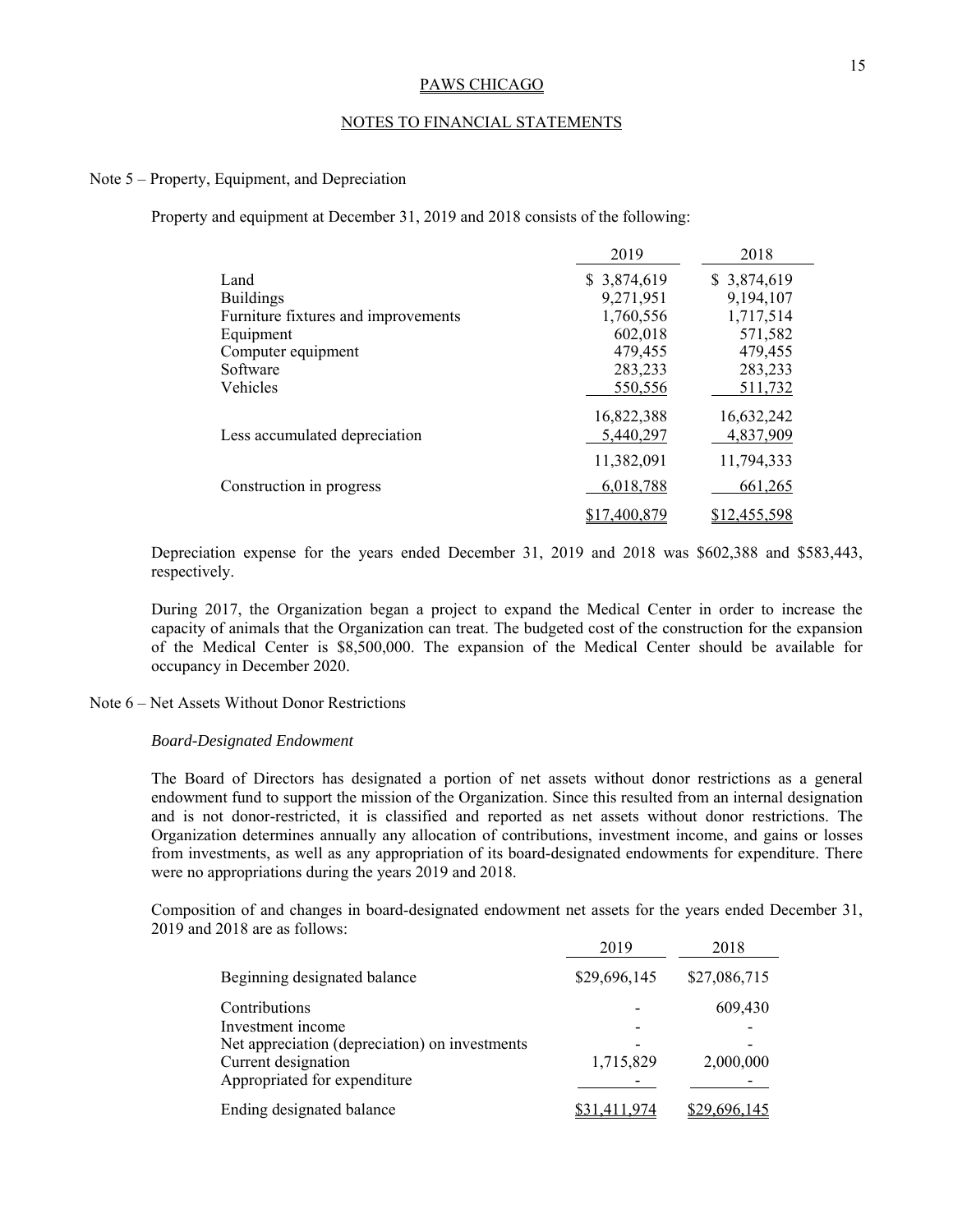### NOTES TO FINANCIAL STATEMENTS

## Note 7 – Net Assets With Donor Restrictions

The Organization is subject to the State Prudent Management of Institutional Funds (SPMIFA) and, therefore, classifies amounts in its donor-restricted endowment funds as net assets with donor restrictions until the Board appropriates amounts for expenditure and any purpose restrictions have been met. The Board of Directors of the Organization has interpreted SPMIFA as requiring the maintenance of only the original gift amount contributed to an endowment fund, unless a donor stipulates to the contrary. As a result of this interpretation, the Organization would consider the fund to be under water if the fair value of the fund is less than the sum of (1) the original value of initial and subsequent gifts donated to the fund and (2) any accumulations to the fund that are required to be maintained in perpetuity in accordance with the applicable donor gift instrument. The Organization has interpreted SPMIFA to permit spending from underwater funds in accordance with prudent measures required under the law. The funds are not currently underwater.

In accordance with SPMIFA, the Organization considers the following factors in making a determination to appropriate or accumulate donor-restricted endowment funds: (1) the duration and preservation of the funds, (2) the purposes of the donor-restricted endowment funds, (3) general economic conditions, (4) the possible effect of inflation and deflation, (5) the expected total return from income and the appreciation of investments, (6) other resources of the Organization, and (7) the Organization's investment policies.

The Organization has adopted investment and spending policies that accept prudent levels of short and longterm volatility consistent with the near-term cash flow needs, funding level, and long-term liability structure of the investment portfolio. To achieve long-term rate-of-return objectives, the Organization relies on a total return strategy in which investment returns are achieved through both capital appreciation (realized and unrealized) and current yield (interest and dividends). The Organization targets a diversified asset allocation that places a greater emphasis on equity-based investments to achieve its long-term return objectives within prudent risk constraints. The Organization appropriates for expenditure all of the investment income of the funds. This is consistent with the objective to provide income for its programs, preserve endowment assets without subjecting them to substantial risk, and provide additional real growth through new gifts.

Changes in net assets with donor restrictions as of December 31, 2019 and 2018 are as follows:

|                              | Perpetual    | Purpose     |              |
|------------------------------|--------------|-------------|--------------|
|                              | In Nature    | Restricted  | Total        |
| December 31, 2019            |              |             |              |
| Endowment Funds:             |              |             |              |
| Beginning of year            | \$8,380,374  | \$8,493,197 | \$16,873,571 |
| Contributions                | 2,018,044    | 3,578,031   | 5,596,075    |
| Investment income            |              |             |              |
| Appropriated for expenditure |              | (5,978,178) | (5,978,178)  |
| End of year                  | \$10,398,418 | \$6,093,050 | \$16,491,468 |
| December 31, 2018            |              |             |              |
| Endowment Funds:             |              |             |              |
| Beginning of year            | \$5,934,296  | \$8,389,610 | \$14,323,906 |
| Contributions                | 2,446,078    | 1,372,294   | 3,818,372    |
| Investment income            |              |             |              |
| Appropriated for expenditure |              | 1.268.707   | 1,268,707)   |
| End of year                  | 8,380,374    | \$ 8.493.   | 6.873.5      |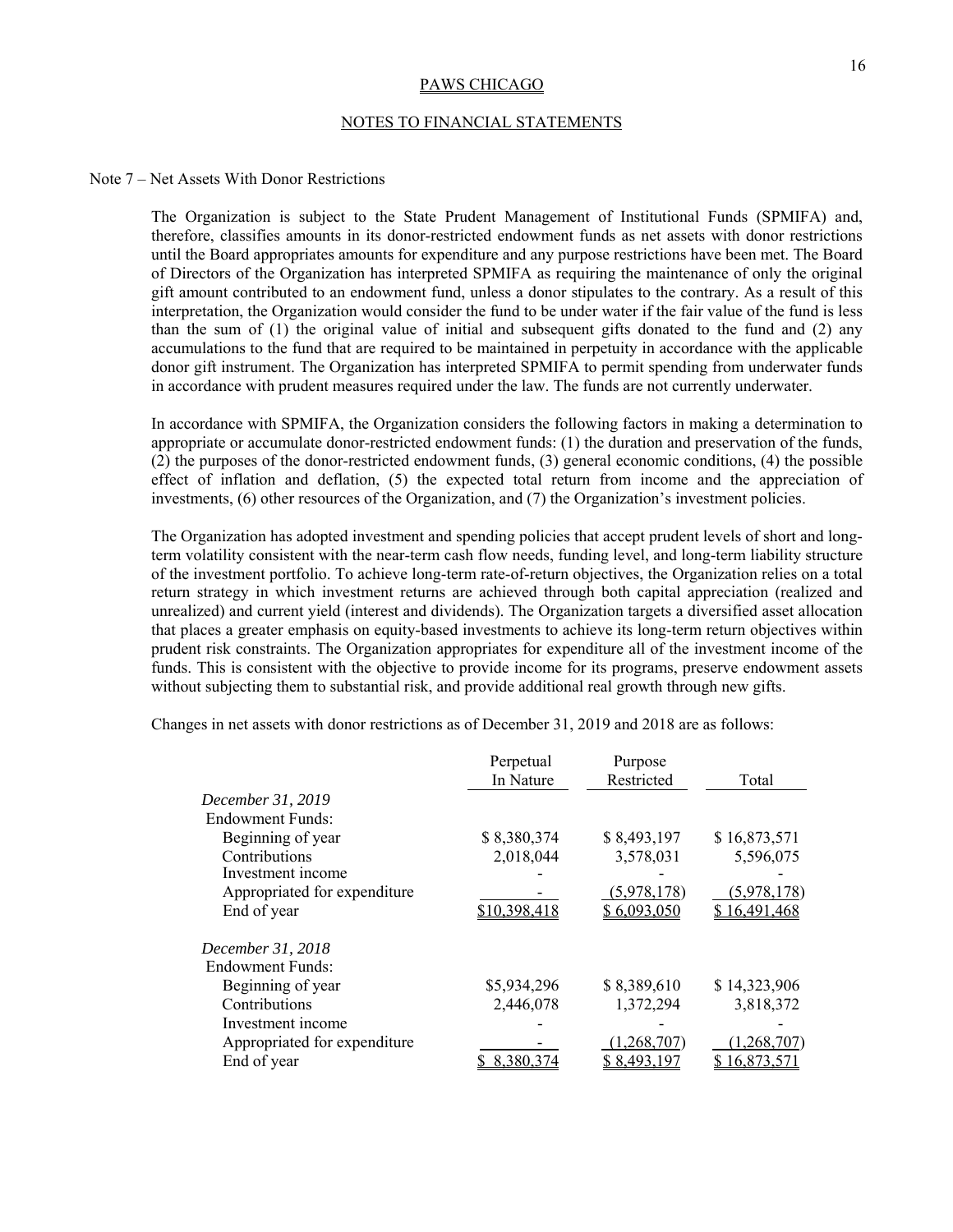## NOTES TO FINANCIAL STATEMENTS

## Note 7 – Net Assets (Continued)

### *Donor-restricted - Perpetual in Nature*

The Organization's net assets with donor restrictions include seven donor-restricted endowment funds. Contributions to the endowment fund are subject to donor restrictions that stipulate the original principal of the gift to be held and invested by the Organization indefinitely, and income from the fund is to be expended for program services. As required by generally accepted accounting principles, net assets associated with endowment funds are classified and reported based on the existence or absence of donor-imposed restrictions.

Following is a summary of funds that have restrictions that are perpetual in nature as of December 31:

|                                                    | 2019         | 2018        |
|----------------------------------------------------|--------------|-------------|
| Free spay/neuter program                           | \$1,231,296  | \$1,231,296 |
| Lincoln Park Adoption Center                       | 6,934,586    | 4,960,697   |
| Medical assistance for dogs with treatable illness | 500,000      | 500,000     |
| Medical Center Campaign Fund Endowment             | 356,285      | 348,381     |
| Medical treatment of animals under 6 months old    | 181,251      | 180,000     |
| Medical treatment of kittens                       | 800,000      | 800,000     |
| General endowment                                  | 395,000      | 360,000     |
|                                                    | \$10,398,418 | \$8,380,374 |

When donors amend or clarify intent for applicable gifts and contributions reported in a previous fiscal year, revisions are separately reflected as donor designated changes within the statement of activities.

## *Donor-Restricted – Purpose Restricted*

Following is a summary of the activity in purpose restricted net assets for the years ended December 31, 2019 and 2018:

|                                     | 2019                 |               |                    |                   |  |
|-------------------------------------|----------------------|---------------|--------------------|-------------------|--|
|                                     | Beginning<br>Balance | Additions     | Assets<br>Released | Ending<br>Balance |  |
| Adoption program                    | \$1,546,477          | \$<br>75,055  | \$<br>42,862       | \$1,578,670       |  |
| GUS Mobile                          | 394,971              |               | 20,775             | 374,196           |  |
| Sick and Injured / Shelter Medicine | 793,484              | 154,724       | 254,726            | 693,482           |  |
| Spay/Neuter Clinic                  | 8,225                |               | 8,225              |                   |  |
| Strategic initiatives growth fund   | 5,198,423            | 2,792,342     | 5,085,174          | 2,905,591         |  |
| Other timing restrictions           | <u>551,617</u>       | 555,910       | 566,416            | 541,111           |  |
|                                     | \$8,493,197          | \$3,578,031   | \$5,978,178        | \$6,093,050       |  |
|                                     |                      | 2018          |                    |                   |  |
|                                     | Beginning            |               | Assets             | Ending            |  |
|                                     | Balance              | Additions     | Released           | Balance           |  |
| Adoption program                    | \$1,346,477          | 215,151<br>\$ | 15,151<br>S.       | \$1,546,477       |  |
| GUS Mobile                          | 422,327              |               | 27,356             | 394,971           |  |
| Sick and Injured / Shelter Medicine | 893,484              | 22,750        | 122,750            | 793,484           |  |
| Spay/Neuter Clinic                  | 32,387               | 33,225        | 57,387             | 8,225             |  |
| Strategic initiatives growth fund   | 5,335,634            | 425,487       | 562,698            | 5,198,423         |  |
| Other timing restrictions           | 359,301              | 675,680       | 483,364            | 551,617           |  |
|                                     | \$8,389,610          | \$1,372,293   | \$1,268,707        | \$8,493,197       |  |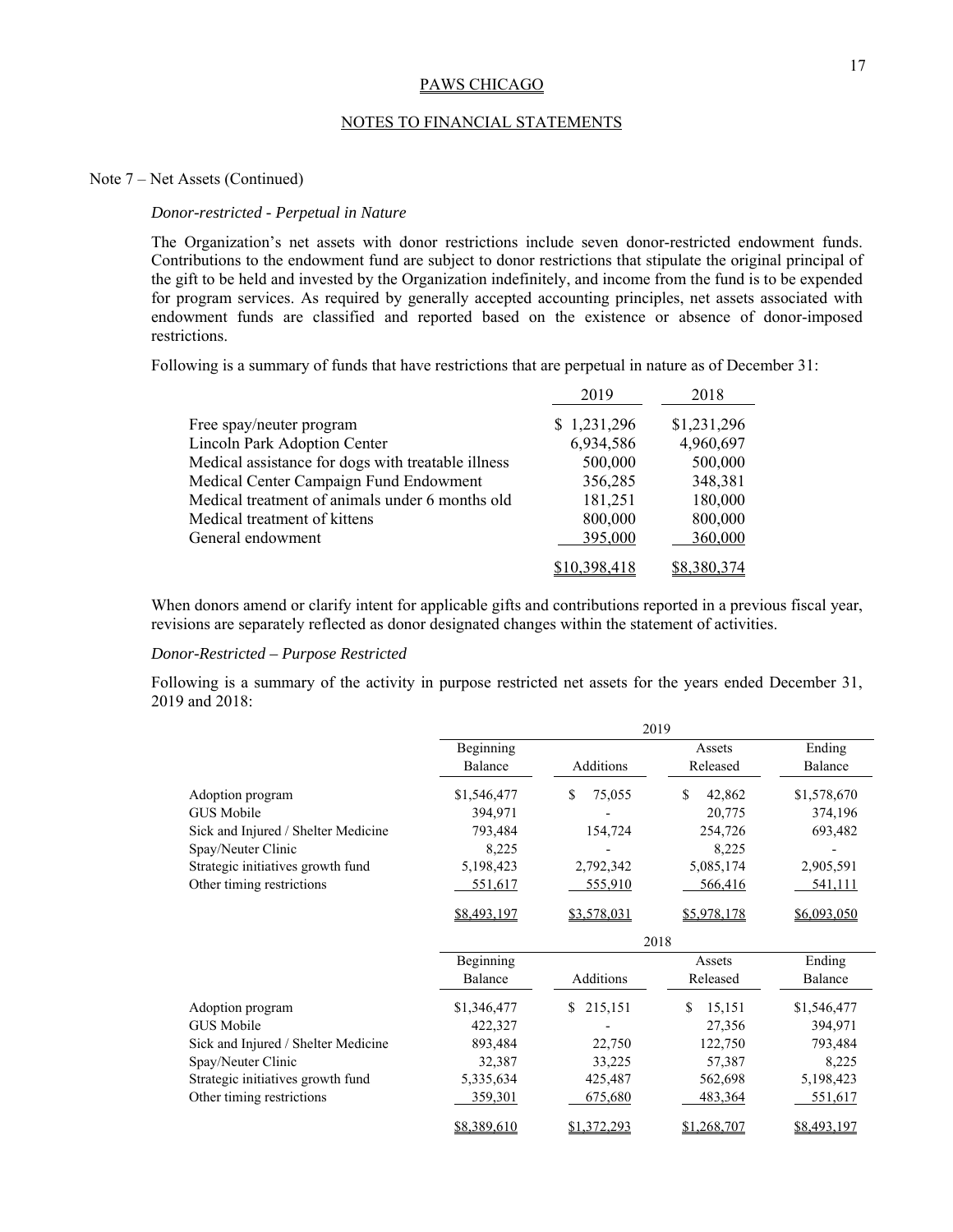## NOTES TO FINANCIAL STATEMENTS

## Note 8 – Liquidity and Availability of Financial Assets

The following represents the Organization's financial assets available to meet the cash needs for general expenditures within one year of the date of the statement of financial position. Financial assets have been reduced by amounts not available for general use because of contractual or donor-imposed restrictions within one year of the financial position date. Due to the nature of restrictions from contributions received from donors, the Organization has omitted all restricted contributions.

|                                                                                                                             | 2019         | 2018         |
|-----------------------------------------------------------------------------------------------------------------------------|--------------|--------------|
| Total assets                                                                                                                | \$76,633,109 | \$60,191,898 |
| Less nonfinancial assets:                                                                                                   |              |              |
| Prepaid expenses                                                                                                            | 330,639      | 334,639      |
| Property and equipment, net                                                                                                 | 17,400,879   | 12,455,598   |
|                                                                                                                             | 17,731,518   | 12,790,237   |
| Financial assets                                                                                                            | 58,901,591   | 47,401,661   |
| Less assets not available for general expenditures<br>within one year due to:<br>Contractual or donor imposed restrictions: |              |              |
| Restrictions that are perpetual in nature                                                                                   | 10,398,418   | 8,380,374    |
| Purpose restricted                                                                                                          | 5,000,000    | 7,000,000    |
| Board designations set aside for liquidity needs that exceed one year                                                       | 31,411,974   | 29,696,145   |
|                                                                                                                             | 46,810,392   | 45,076,519   |
| Financial assets available to meet cash needs                                                                               |              |              |
| for general expenditures within one year                                                                                    | 12.091.199   | 2.325.142    |

As a part of the Organization's liquidity management, it has a policy to structure its financial assets to be available as its general expenditures, liabilities, and other obligations come due. To help manage unanticipated liquidity needs, the Organization has board designated endowment as noted above. Although the Organization does not intend to spend from its board designated endowment, amounts could be made available if necessary.

## Note  $9$  – Operating Leases

The Organization had a lease with a retail merchant in Highland Park, Illinois whereby the Organization occupies a small space within their retail store to operate a satellite adoption facility. The lease term began in 2014 and expired December 3, 2018. The annual base rent was \$1 per year payable in advance. The lease was subject to various restrictions related to operating hours and animal care. It was not practical to estimate the fair value of the donated premises.

## Note 10 – Employee Benefit Plan

The Organization maintains a  $401(k)$  savings plan covering substantially all employees that have completed the service requirement. For each year, the Board of Directors determines the amount of the discretionary contribution to be made to the Plan. No employer contributions were made for 2019 or 2018.